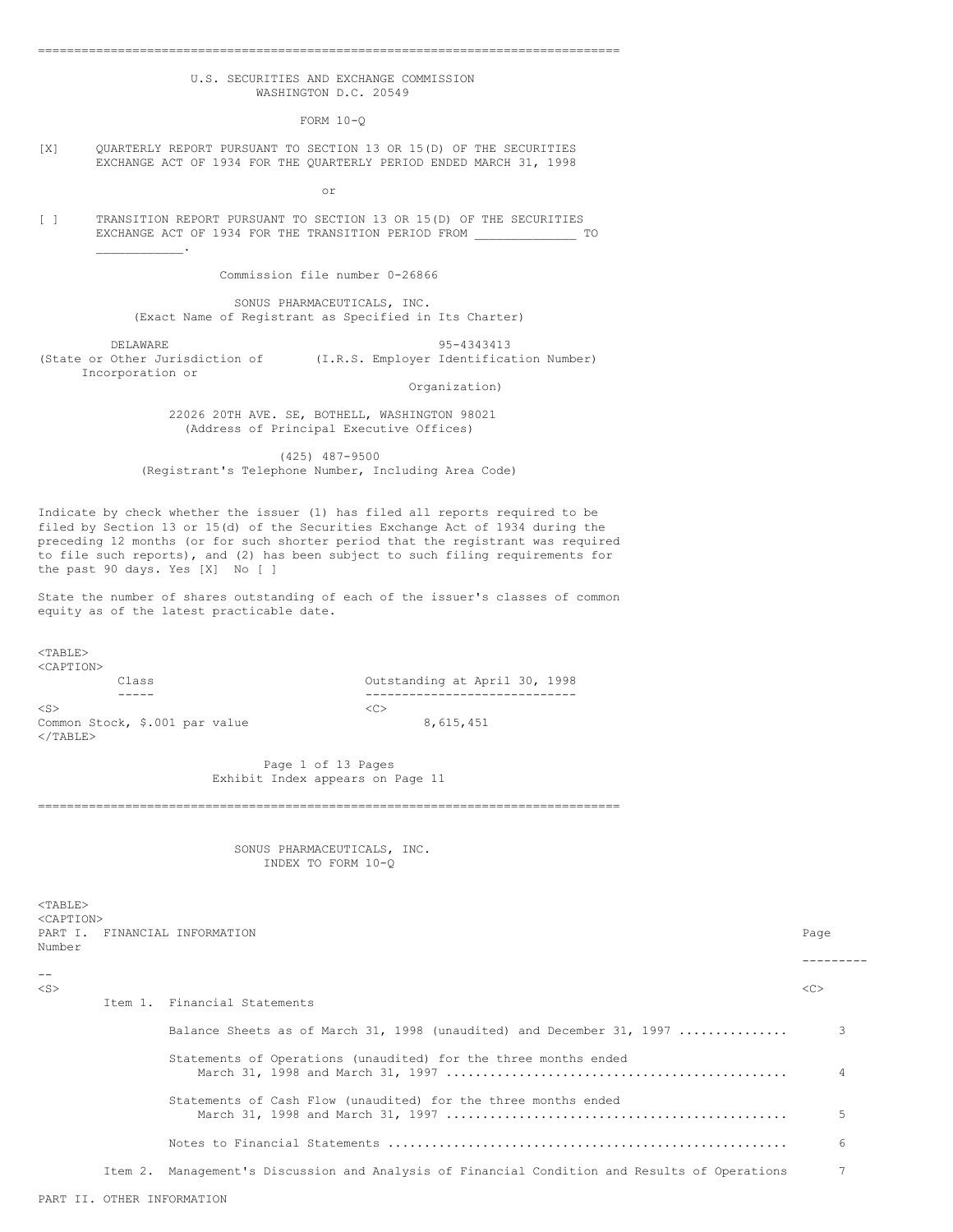|  |                                                                     | 10 |
|--|---------------------------------------------------------------------|----|
|  |                                                                     |    |
|  |                                                                     |    |
|  | Items 2,3 and 5 are not applicable and therefore have been ommitted |    |
|  |                                                                     | 12 |

 $\rm <$  /TABLE>

2

# PART I. FINANCIAL INFORMATION

ITEM 1. FINANCIAL STATEMENTS

# SONUS PHARMACEUTICALS, INC. BALANCE SHEETS

<TABLE> <CAPTION>

|                                                                                                                                                                                          | MARCH 31,<br>1998<br>____________                                 | DECEMBER 31,<br>1997<br>------------                             |
|------------------------------------------------------------------------------------------------------------------------------------------------------------------------------------------|-------------------------------------------------------------------|------------------------------------------------------------------|
| $<$ S $>$                                                                                                                                                                                | $\langle C \rangle$                                               | $\langle$ C $>$                                                  |
| <b>ASSETS</b>                                                                                                                                                                            | (UNAUDITED)                                                       |                                                                  |
| Current assets:                                                                                                                                                                          |                                                                   |                                                                  |
|                                                                                                                                                                                          | \$5,154,194<br>18,466,433<br>544,749<br>-------------             | \$5, 253, 227<br>21, 317, 835<br>599,303<br>____________         |
|                                                                                                                                                                                          | 24, 165, 376                                                      | 27, 170, 365                                                     |
| Equipment, furniture and leasehold improvements, net of accumulated                                                                                                                      | 1,748,812<br>40,667<br>____________                               | 1,734,737<br>40,667<br>____________                              |
|                                                                                                                                                                                          | \$25,954,855<br>------------                                      | \$28,945,769<br>============                                     |
| LIABILITIES AND STOCKHOLDERS' EQUITY<br>Current liabilities:<br>Accounts payable and accrued expenses<br>Accrued clinical trial expenses<br>Current portion of capital lease obligations | \$5,000,000<br>2,301,000<br>1,802,088<br>130,483<br>------------- | \$5,000,000<br>2,612,065<br>1,743,208<br>146,762<br>------------ |
|                                                                                                                                                                                          | 9,233,571                                                         | 9,502,035                                                        |
| Capital lease obligations, less current portion<br>Commitments<br>Stockholders' equity:                                                                                                  | 1,328,811<br>75,217                                               | 845,939<br>93,178                                                |
| Preferred stock, \$.001 par value:<br>$5,000,000$ authorized; no shares issued or outstanding<br>Common stock, \$.001 par value:                                                         | $ -$                                                              |                                                                  |
| 20,000,000 shares authorized; 8,615,451 and 8,611,376<br>shares issued and outstanding in 1998 and 1997, respectively.                                                                   | 34,939,884<br>(19, 610, 125)<br>(12, 503)<br>------------         | 34,860,237<br>(16, 338, 949)<br>(16, 671)<br>____________        |
|                                                                                                                                                                                          | 15, 317, 256<br>____________                                      | 18,504,617<br>____________                                       |
| Total liabilities and stockholders' equity                                                                                                                                               | \$25,954,855<br>============                                      | \$28,945,769<br>============                                     |
|                                                                                                                                                                                          |                                                                   |                                                                  |

 $<$ /TABLE>

See accompanying notes.

3

SONUS PHARMACEUTICALS, INC. STATEMENTS OF OPERATIONS (UNAUDITED)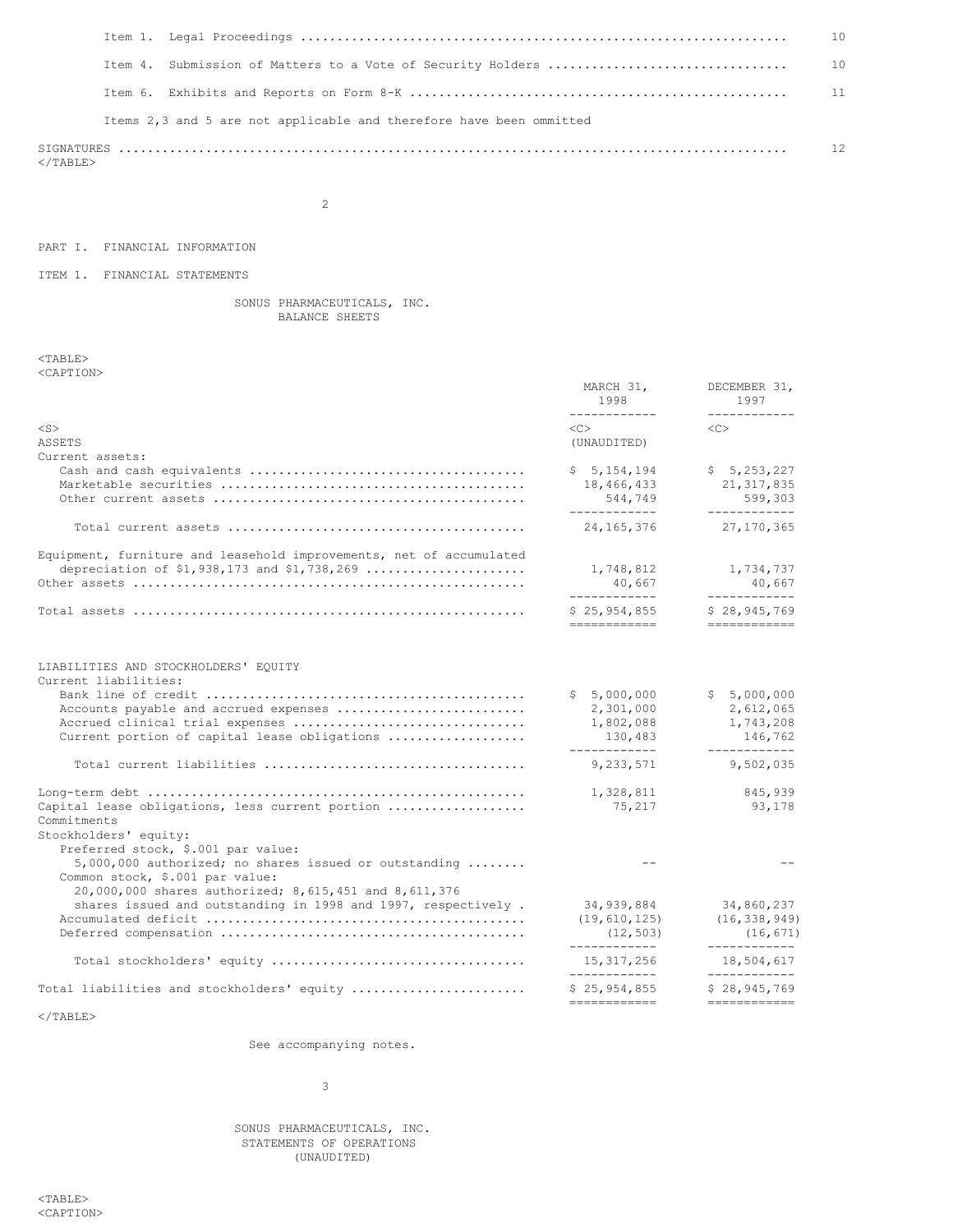|                                                            |    | THREE MONTHS ENDED MARCH 31,<br>-------------------                                                                 |                     |                          |
|------------------------------------------------------------|----|---------------------------------------------------------------------------------------------------------------------|---------------------|--------------------------|
|                                                            |    | 1998 — 1998 — 1998 — 1998 — 1998 — 1998 — 1998 — 1998 — 1998 — 1998 — 1998 — 1998 — 1998 — 1999 — 1999 — 1999 — 199 |                     | 1997                     |
| $<$ S>                                                     |    | $\langle C \rangle$                                                                                                 | $\langle C \rangle$ |                          |
| Revenues:                                                  |    |                                                                                                                     |                     |                          |
| Collaborative agreements                                   |    | \$1,700,000                                                                                                         |                     | \$5,100,000              |
| Operating expenses:                                        |    |                                                                                                                     |                     |                          |
| Research and development                                   |    | 3,550,056                                                                                                           |                     | 2,583,986                |
| General and administrative                                 |    | 1,656,574                                                                                                           |                     | 1,187,610<br>----------- |
| Total operating expenses                                   |    | ------------<br>5,206,630                                                                                           |                     | 3,771,596                |
|                                                            |    | ------------                                                                                                        |                     | -----------              |
|                                                            |    | (3, 506, 630)                                                                                                       |                     | 1,328,404                |
| Other income (expense):                                    |    |                                                                                                                     |                     |                          |
|                                                            |    | 294,051                                                                                                             |                     | 249,971                  |
|                                                            |    | $(54, 113)$ $(32, 188)$<br>____________                                                                             |                     | ___________              |
| Income (loss) before income taxes                          |    | (3, 266, 692)                                                                                                       |                     | 1,546,187                |
|                                                            |    |                                                                                                                     |                     |                          |
|                                                            |    | ------------                                                                                                        |                     | 190,000<br>-----------   |
|                                                            |    | \$(3, 266, 692)                                                                                                     |                     | \$1,356,187              |
|                                                            |    | -----------                                                                                                         |                     | ===========              |
| Net income (loss) per share:                               |    |                                                                                                                     |                     |                          |
|                                                            | \$ | (0.38)                                                                                                              | \$                  | 0.16                     |
|                                                            | Ŝ  | (0.38)                                                                                                              | Ś                   | 0.14                     |
| Shares used in computation of net income (loss) per share: |    |                                                                                                                     |                     |                          |
|                                                            |    | 8,612,923                                                                                                           |                     | 8.531.352                |
|                                                            |    | 8,612,923                                                                                                           |                     | 9,497,082                |

 $<$ /TABLE $>$ 

See accompanying notes.

4

#### SONUS PHARMACEUTICALS, INC. STATEMENTS OF CASH FLOWS (UNAUDITED)

<TABLE> <CAPTION>

|                                                                                                       | ---------------------------                                                                                                                                                                                                     | THREE MONTHS ENDED MARCH 31, |
|-------------------------------------------------------------------------------------------------------|---------------------------------------------------------------------------------------------------------------------------------------------------------------------------------------------------------------------------------|------------------------------|
|                                                                                                       | 1998 — 1998 — 1998 — 1998 — 1998 — 1998 — 1998 — 1998 — 1998 — 1998 — 1998 — 1998 — 1998 — 1999 — 1999 — 1999 — 1999 — 1999 — 1999 — 1999 — 1999 — 1999 — 1999 — 1999 — 1999 — 1999 — 1999 — 1999 — 1999 — 1999 — 1999 — 1999 — | 1997                         |
| $<$ S $>$                                                                                             | $\langle C \rangle$                                                                                                                                                                                                             | $\langle C \rangle$          |
| OPERATING ACTIVITIES:                                                                                 |                                                                                                                                                                                                                                 |                              |
| Adjustments to reconcile net income (loss) to net cash provided by<br>(used in) operating activities: | \$(3, 266, 692)                                                                                                                                                                                                                 | \$1,356,187                  |
|                                                                                                       | 204,072                                                                                                                                                                                                                         | 129,220                      |
| Amortization of discount on marketable securities                                                     | (10, 903)                                                                                                                                                                                                                       | (30, 949)                    |
| Realized gain on marketable securities<br>Changes in operating assets and liabilities:                | (6, 533)                                                                                                                                                                                                                        | (840)                        |
|                                                                                                       | 54,554                                                                                                                                                                                                                          | 81,321                       |
| Accounts payable and accrued expenses                                                                 |                                                                                                                                                                                                                                 | $(311, 065)$ $(61, 809)$     |
|                                                                                                       | 58,880                                                                                                                                                                                                                          | 171,242                      |
|                                                                                                       | ____________                                                                                                                                                                                                                    | (1,000,000)<br>------------  |
| Net cash provided by (used in) operating activities                                                   | (3, 277, 687)                                                                                                                                                                                                                   | 644.372                      |
| INVESTING ACTIVITIES:                                                                                 |                                                                                                                                                                                                                                 |                              |
| Purchases of equipment, furniture and leasehold improvements                                          | (213, 979)                                                                                                                                                                                                                      | (153, 838)                   |
|                                                                                                       | (10, 663, 563)                                                                                                                                                                                                                  | (8,005,737)                  |
| Proceeds from sale of marketable securities                                                           | 13,041,869                                                                                                                                                                                                                      | 2,000,000                    |
| Proceeds from maturities of marketable securities                                                     | 486,048                                                                                                                                                                                                                         | 3,939,376                    |
| Net cash provided by (used in) investing activities                                                   | 2,650,375                                                                                                                                                                                                                       | (2, 220, 199)                |
| FINANCING ACTIVITIES:                                                                                 |                                                                                                                                                                                                                                 |                              |
|                                                                                                       | 5,000,000                                                                                                                                                                                                                       | 5,000,000                    |
|                                                                                                       | (5,000,000)                                                                                                                                                                                                                     | (5,000,000)                  |
|                                                                                                       | 482,872                                                                                                                                                                                                                         | $- -$                        |
| Repayment of capitalized lease obligations                                                            | (34, 240)                                                                                                                                                                                                                       | (46, 476)                    |
| Proceeds from issuance of common stock and warrants                                                   | 79,647                                                                                                                                                                                                                          | 38,339                       |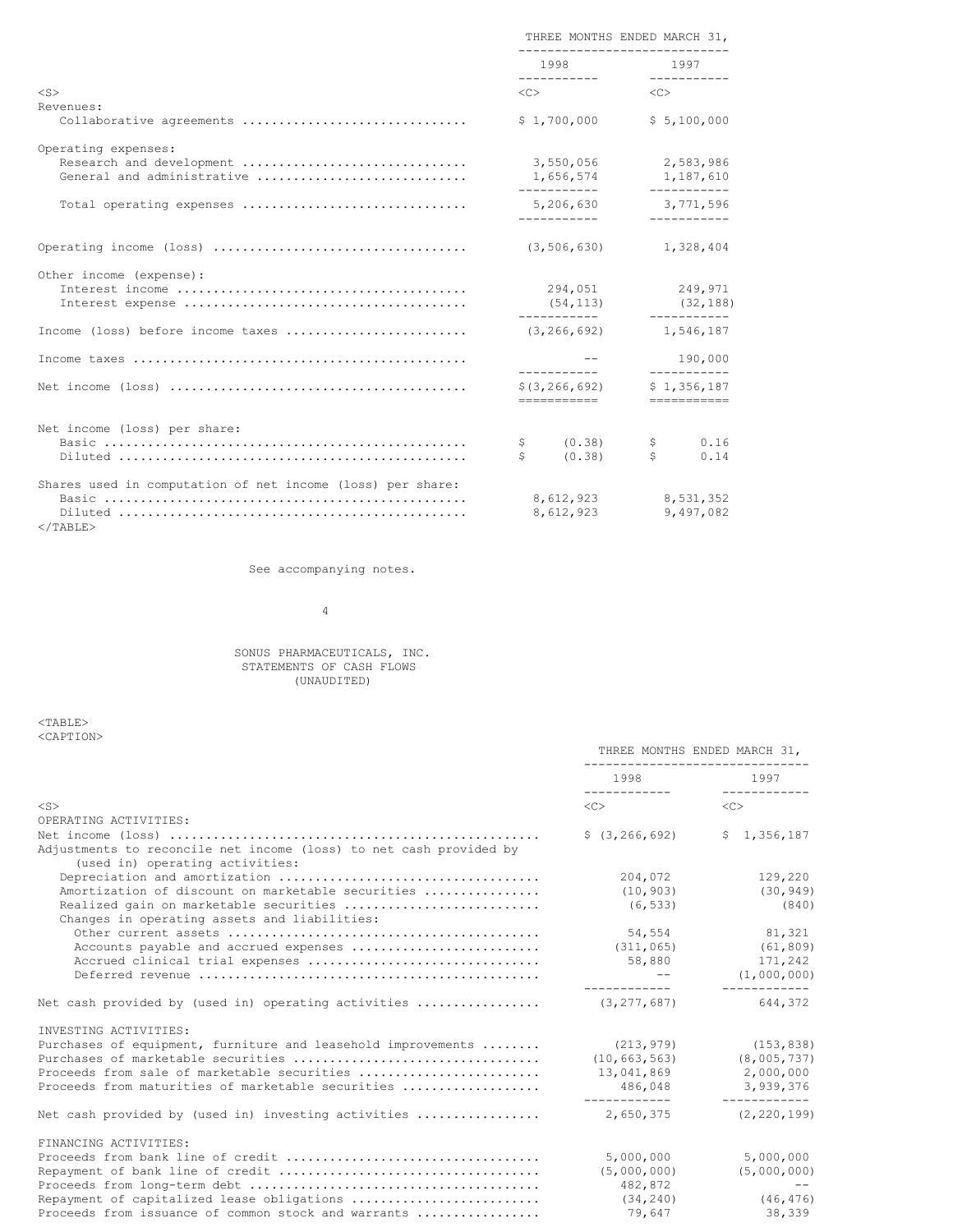| Net cash provided by (used in) financing activities |    | 528,279                       | (8, 137)                    |
|-----------------------------------------------------|----|-------------------------------|-----------------------------|
|                                                     |    |                               |                             |
| Change in cash and cash equivalents for the period  |    | (99, 033)                     | (1, 583, 964)               |
| Cash and cash equivalents at beginning of period    |    | 5, 253, 227                   | 7.236.615                   |
| Cash and cash equivalents at end of period          |    | ------------<br>\$5, 154, 194 | ------------<br>\$5,652,651 |
|                                                     |    |                               |                             |
| Supplemental cash flow information:                 |    |                               |                             |
|                                                     | Ş. | $17,097$ \$                   | 32,188                      |
|                                                     | \$ | 7,500                         | \$<br>40,000                |
| $<$ /TABLE>                                         |    |                               |                             |

See accompanying notes.

5

#### SONUS PHARMACEUTICALS, INC. NOTES TO FINANCIAL STATEMENTS (UNAUDITED)

# 1. BASIS OF PRESENTATION

The unaudited financial statements have been prepared in accordance with generally accepted accounting principles for interim financial information and with the instructions to Form 10-Q. Accordingly, they do not include all of the information and footnotes required to be presented for complete financial statements. The accompanying financial statements reflect all adjustments (consisting only of normal recurring items) which are, in the opinion of management, necessary for a fair presentation of the results for the interim periods presented.

The financial statements and related disclosures have been prepared with the assumption that users of the interim financial information have read or have access to the audited financial statements for the preceding fiscal year. Accordingly, these financial statements should be read in conjunction with the audited financial statements and the related notes thereto included in the Form 10-K for the year ended December 31, 1997.

#### 2. RECENT ACCOUNTING PRONOUNCEMENTS

In 1997, the Company adopted Statement of Financial Accounting Standards No. 128, "Earnings Per Share ("EPS")" (SFAS 128). In accordance with this statement, the Company has presented both basic and diluted EPS. Basic EPS is based on the weighted average number of common shares outstanding. Diluted EPS is based on the weighted average number of common shares and dilutive potential common shares. Dilutive potential common shares are calculated under the treasury stock method and consist of unexercised stock options and warrants. Amounts previously reported have been restated to conform to the provisions of SFAS 128.

During 1997, the Financial Accounting Standards Board issued SFAS No. 130, "Reporting Comprehensive Income." SFAS 130 requires unrealized gains or losses on the Company's available-for-sale securities, which are currently reported in shareholders' equity, to be included in other comprehensive income. SFAS 130 is effective for financial statements for fiscal years beginning after December 15, 1997 and all interim periods thereafter. The total of other comprehensive income for the periods ended March 31, 1998 and 1997 are immaterial.

During 1997, the Financial Accounting Standards Board issued SFAS No. 131, "Disclosures about Segments of an Enterprise and Related Information." SFAS No. 131 is effective for financial statements for fiscal years beginning after December 15, 1997. The adoption of SFAS No. 131 is not expected to have a material impact on the Company's results of operations, financial position or cash flows.

6

ITEM 2. MANAGEMENT'S DISCUSSION AND ANALYSIS OF FINANCIAL CONDITION AND RESULTS OF OPERATIONS

### OVERVIEW

The Company is primarily engaged in the research, development and commercialization of proprietary contrast agents for use in ultrasound imaging. The Company has financed its research and development and clinical trials through payments received under agreements with its collaborative partners,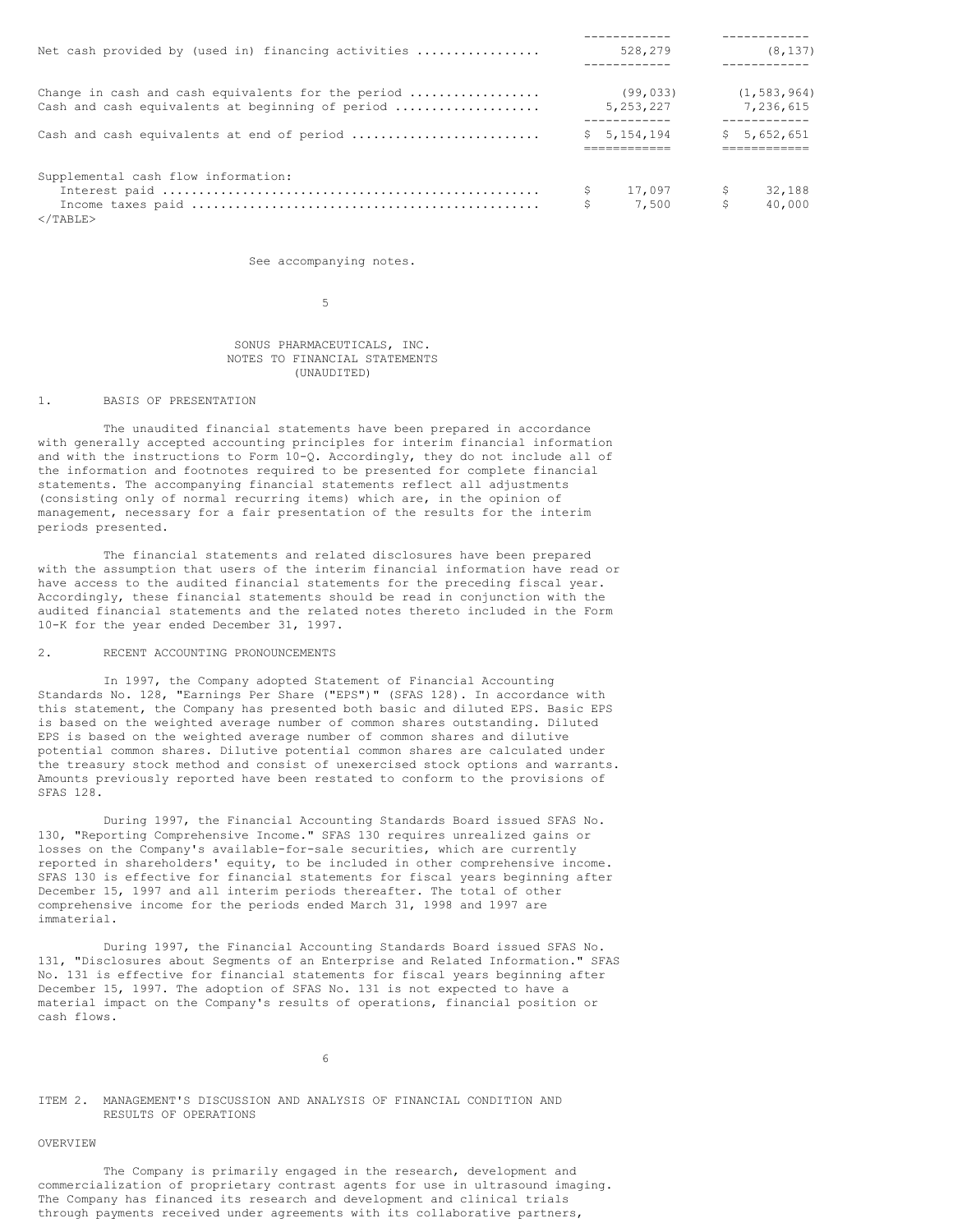private equity and debt financings, and an initial public offering ("IPO") completed in October 1995. Clinical trials of the Company's principal product under development, EchoGen(R) Emulsion, began in January 1994. The Company currently has on file for EchoGen a New Drug Application ("NDA") with the U.S. Food and Drug Administration ("FDA") and a Marketing Authorization Application ("MAA") with the European Medicines Evaluation Agency ("EMEA").

In February 1998, the Company received an action letter from the FDA which indicated that the review of the EchoGen NDA was completed and the application is inadequate for approval, citing certain deficiencies in the application. The Company is in the process of preparing an amendment to the NDA to address the deficiencies. The Company is exchanging information with the FDA and, based on communications to date, believes an amendment can be prepared that will be responsive to the issues raised in the FDA action letter. Once the Company has filed the amendment with the FDA, the agency has up to 180 days to review the amendment. Accordingly, once the FDA review is completed, the Company expects that the agency will be in a position to issue another action letter.

In March 1998, the Committee for Proprietary Medicinal Products ("CPMP") issued a positive opinion on EchoGen for use in patients with suspected or established cardiovascular disease. The CPMP is the scientific review committee of the EMEA and makes its recommendations to the EMEA. The next step following the positive opinion is expected to be the issuance of a marketing authorization by the European Commission, which covers the 15 member states of the European Union, which are the United Kingdom, Ireland, France, Germany, Italy, Spain, Portugal, Sweden, Finland, Denmark, Belgium, Luxembourg, the Netherlands, Greece and Austria.

The Company will not be able to commence sales of EchoGen in the U.S. or various international markets unless and until it receives the appropriate regulatory approvals. Through March 31, 1998, all of the Company's revenues have been derived from agreements with third parties for the collaborative development of EchoGen worldwide.

In May 1996, the Company formed a strategic alliance with Abbott Laboratories ("Abbott") for marketing and selling EchoGen in the U.S. Under the agreement, Abbott agreed to pay the Company an aggregate of \$31.0 million in up-front, clinical support and milestone payments, of which \$24.0 million has been paid as of March 31, 1998. In addition, Abbott purchased in May 1996, for \$4.0 million, warrants to acquire 500,000 shares of common stock of the Company. The warrants are exercisable over five years at \$16.00 per share. In October 1996, the Company and Abbott entered into an agreement expanding Abbott's territory to include Europe, Latin America, Canada, Middle East, Africa and certain Asia/Pacific countries. Under the October 1996 agreement, Abbott has agreed to pay the Company \$34.6 million in license and milestone payments, a portion of which will be credited against future royalties once EchoGen is approved for commercial sale. As of March 31, 1998, \$9.2 million has been paid to the Company by Abbott under the October 1996 agreement of which \$4.2 million is creditable against future royalties.

The Company has granted Daiichi Pharmaceutical Co., Ltd. ("Daiichi"), exclusive marketing and distribution rights to EchoGen in Japan and in certain other countries in the Pacific Rim. As of March 31, 1998, Daiichi has paid the Company option, license and milestone fees totaling \$12.8 million.

The Company's results of operations have varied and will continue to vary significantly from quarter to quarter and depend on, among other factors, the timing of fees and milestone payments made by collaborative partners, the entering into product license agreements by the Company and the timing and costs of the clinical trials conducted by the Company. The Company's current collaborative partners can terminate their agreements on short notice, and there can be no assurance that the Company will receive any additional funding or milestone payments.

7

# RESULTS OF OPERATIONS

Revenue from collaborative agreements decreased to \$1.7 million for the three months ended March 31, 1998 compared with \$5.1 million for the three months ended March 31, 1997. The revenue in the current period represents a regular quarterly payment from Abbott of \$1.0 million, as well as a milestone payment from Abbott of \$0.7 million. The revenue in the prior period represents \$4.7 million and \$0.4 million of payments under the license agreements with Abbott and Daiichi, respectively.

Research and development expenses increased to \$3.6 million for the three months ended March 31, 1998 compared with \$2.6 million for the three months ended March 31, 1997, primarily due to ongoing clinical trials investigating additional indications for EchoGen, costs related to supporting the regulatory approval process in the U.S. and Europe, and development of new products, offset in part by \$0.6 million of clinical development costs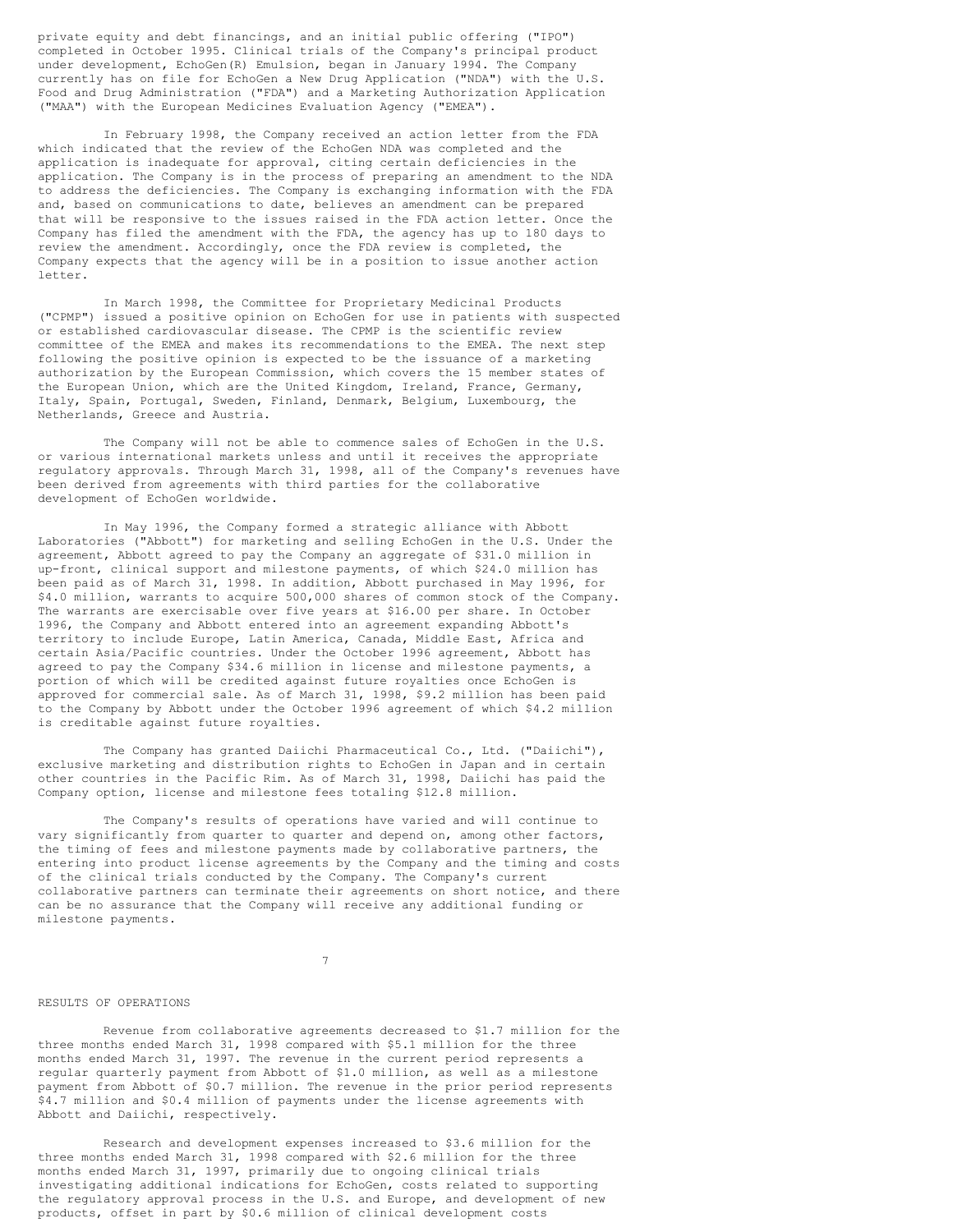reimbursed by Abbott.

General and administrative expenses increased to \$1.7 million for the three months ended March 31, 1998 compared with \$1.2 million for the three months ended March 31, 1997. The increase in 1998 reflected an increase in the costs of filing, prosecuting and protecting patents and to a lesser extent, increases in marketing and administrative personnel.

The Company anticipates total operating expenses will increase in future quarters due to ongoing and planned clinical trials to study additional indications for EchoGen and due to higher marketing and administrative expenses as the Company continues to prepare for commercialization of EchoGen. The Company may also incur significant expenses relating to legal matters - see "Legal Proceedings." In addition, revenues in future quarters will be primarily dependent upon the timing of certain regulatory milestones.

Interest income increased to \$294,000 for the three months ended March 31, 1998 as compared to \$250,000 for the three months ended March 31, 1997, primarily reflecting a slightly higher rate of return on invested cash in the first quarter 1998.

#### LIQUIDITY AND CAPITAL RESOURCES

The Company has historically financed its operations with payments from collaborative agreements, proceeds from equity financings and a bank line of credit. At March 31, 1998, the Company had cash, cash equivalents and marketable securities of \$23.6 million, compared to \$26.6 million at December 31, 1997. The decrease was due primarily to the net loss reported in the first quarter.

In August 1997, the Company renewed a loan agreement with Silicon Valley Bank which provides for a \$5.0 million revolving line of credit facility, which bears interest at the prime rate plus 1.0% per annum. At March 31, 1998 there was \$5.0 million outstanding under the line of credit. The line of credit expires in August 1998 and is secured by the tangible assets of the Company. The Company is required to maintain certain minimum balances of cash and marketable securities in order to borrow under the line of credit.

The Company expects that its cash needs will increase significantly in future periods due to pending and planned clinical trials and higher administrative and marketing expenses as the Company prepares for commercialization of EchoGen. The Company estimates that existing cash, cash equivalents and marketable securities will be sufficient to meet the Company's capital requirements for at least the next 12 months. The Company's future capital requirements will, however, depend on many factors, including the time and costs required to gain regulatory approvals, the progress of the Company's research and development programs, clinical trials and the ability of the Company to obtain and retain continued funding from third parties under collaborative agreements, the costs of filing, prosecuting and enforcing patents, patent applications, patent claims and trademarks, the costs of marketing and distribution, the status of competing products and the market acceptance of the Company's products, if and when approved. The Company may have to raise substantial additional funds to complete development of any product or to commercialize any products if and when approved by the FDA. There can be no assurance that additional financing will be available on acceptable terms, if at all.

8

## YEAR 2000 COMPLIANCE

During 1997 the Company completed a comprehensive review of software applications used in critical business processes. The Company has determined that all of its critical business systems are year 2000 compliant. There is no guarantee that the systems of the Company's collaborative partners or significant vendors will be year 2000 compliant. If the Company's collaborative partners or significant vendors are not year 2000 compliant, this could have an adverse effect on the ability of collaborative partners or vendors to satisfy their obligations to the Company or for the Company to electronically communicate with such parties.

#### FORWARD-LOOKING STATEMENTS

This Report contains certain forward-looking statements within the meaning of Section 27A of the Securities Act of 1933, as amended, and Section 21E of the Securities Exchange Act of 1934, as amended, and the Company intends that such forward-looking statements be subject to the safe harbors created thereby. Examples of these forward-looking statements include, but are not limited to, (i) the progress and results of clinical trials, (ii) future marketing approvals, (iii) the anticipated outcome or financial impact of litigation, (iv) future product revenues and expenses, and (v) the future uses of capital and financial needs of the Company. While these statements made by the Company are based on management's current beliefs and judgment, they are subject to risks and uncertainties that could cause actual results to vary.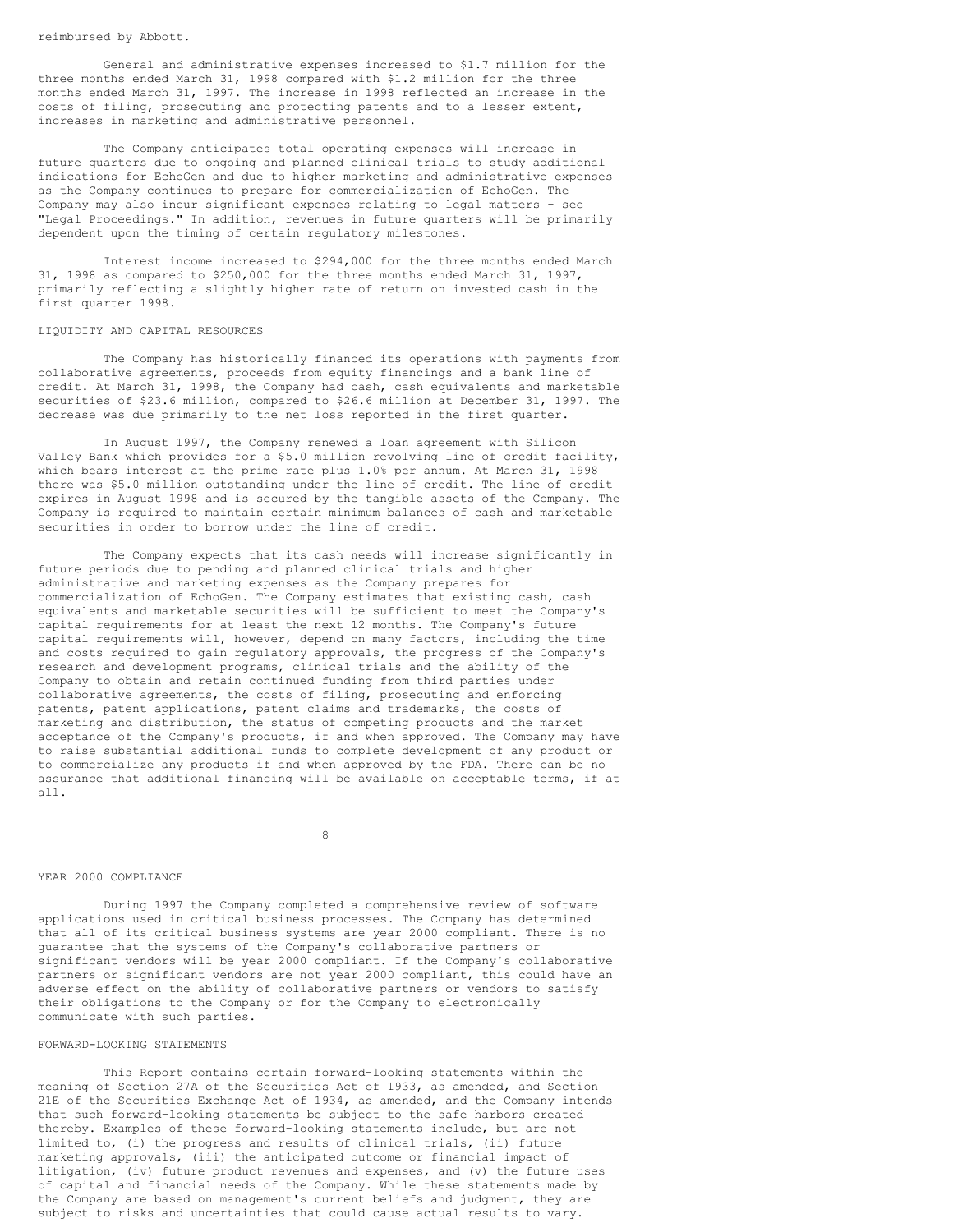In evaluating such statements, stockholders and investors should specifically consider a number of factors and assumptions, including those discussed in the text and the financial statements and their accompanying footnotes in this Report and the risk factors detailed from time to time in the Company's filings with the Securities and Exchange Commission. As discussed in the Company's annual report on Form 10-K for the year ended December 31, 1997, actual results could differ materially from those projected in the forward-looking statements as a result of the following factors, among others: uncertainty of governmental regulatory requirements; unproven safety and efficacy; uncertainty of clinical trials; history of operating losses; uncertainty of future financial results; uncertainty of market acceptance; future capital requirements and uncertainty of additional funding; dependence on third parties for funding, clinical development and distribution; dependence on patents and proprietary rights; competition and risk of technological obsolescence; limited manufacturing experience; dependence on limited contract manufacturers and suppliers; lack of marketing and sales experience; and limitations on third-party reimbursement.

9

# PART II. OTHER INFORMATION

# ITEM 1. LEGAL PROCEEDINGS

On August 1, 1997, a lawsuit was filed in the U.S. District Court for the District of Columbia by Molecular Biosystems, Inc. ("MBI") and Mallinckrodt, Inc. against the Company, Nycomed Imaging A.S. ("Nycomed"), ImaRx Pharmaceutical Corporation, DuPont Merck and Bracco International BV. The suit alleged that certain of the Company's ultrasound contrast agent patents were invalid and that the Company had made certain false public representations about MBI and a proposed MBI product. On September 3, 1997, Nycomed filed a cross-claim against the Company in the above action, alleging that a Nycomed patent was entitled to priority over one of the SONUS patents and that the SONUS patent was invalid. The Company along with several other co-defendants moved to dismiss the lawsuit, and on January 5, 1998, the District Court of the District of Columbia dismissed the lawsuit filed by MBI and the cross-claim filed by Nycomed.

On January 7, 1998, the Company announced that it had filed a patent infringement action in the U.S. District Court in Seattle, Washington, against MBI and Mallinckrodt, Inc. The suit alleges that one of MBI's ultrasound contrast product agents infringes one or more of the Company's patents. MBI has filed counterclaims alleging that the patents asserted by SONUS are invalid and not infringed, and that SONUS has made false public statements and engaged in other actions intended to damage MBI and one of its ultrasound contrast agents. A trial date has been set for this lawsuit in August 1999.

In addition, the patents in this lawsuit are the subject of re-examination by the U.S. Patent and Trademark Office. The outcome of the re-examination may have an impact on the above patent infringement action.

# ITEM 4. SUBMISSION OF MATTERS TO A VOTE OF SECURITY HOLDERS

The Company's Annual Meeting of Stockholders was held on April 30, 1998. At the Annual Meeting there were three matters submitted to a vote of security holders. Proxies were solicited pursuant to Section 14(a) of the Securities and Exchange Commission adopted pursuant thereto. There was no solicitation in opposition to management's nominees as listed in the proxy statement. Each director nominated and proposed submitted to a vote passed and the voting outcome of each proposal is as follows:

1. Election of the following four (4) directors to serve until the next annual meeting of stockholders or until their successors are elected and have qualified:

| $<$ TABLE $>$       |                             |               |               |
|---------------------|-----------------------------|---------------|---------------|
| <caption></caption> |                             |               |               |
|                     | Nominee                     | For           | Abstain       |
|                     |                             |               |               |
| $<$ S $>$           |                             | < <sub></sub> | < <sub></sub> |
|                     | Steven C. Quay, M.D., Ph.D. | 7,353,690     | 291,525       |
|                     | Dwight Winstead             | 7,353,920     | 291,295       |
|                     | Harry A. Shoff              | 7,353,878     | 291,337       |
|                     | George W. Dunbar, Jr.       | 7,353,840     | 291,375       |
| -------             |                             |               |               |

 $\langle$ /TABLE>

2. Approval of an amendment to the Company's Incentive Stock Option, Nonqualified Stock Option and Restricted Stock Purchase Plan -- 1991 to increase the number of shares subject thereto to a total of 1,900,000: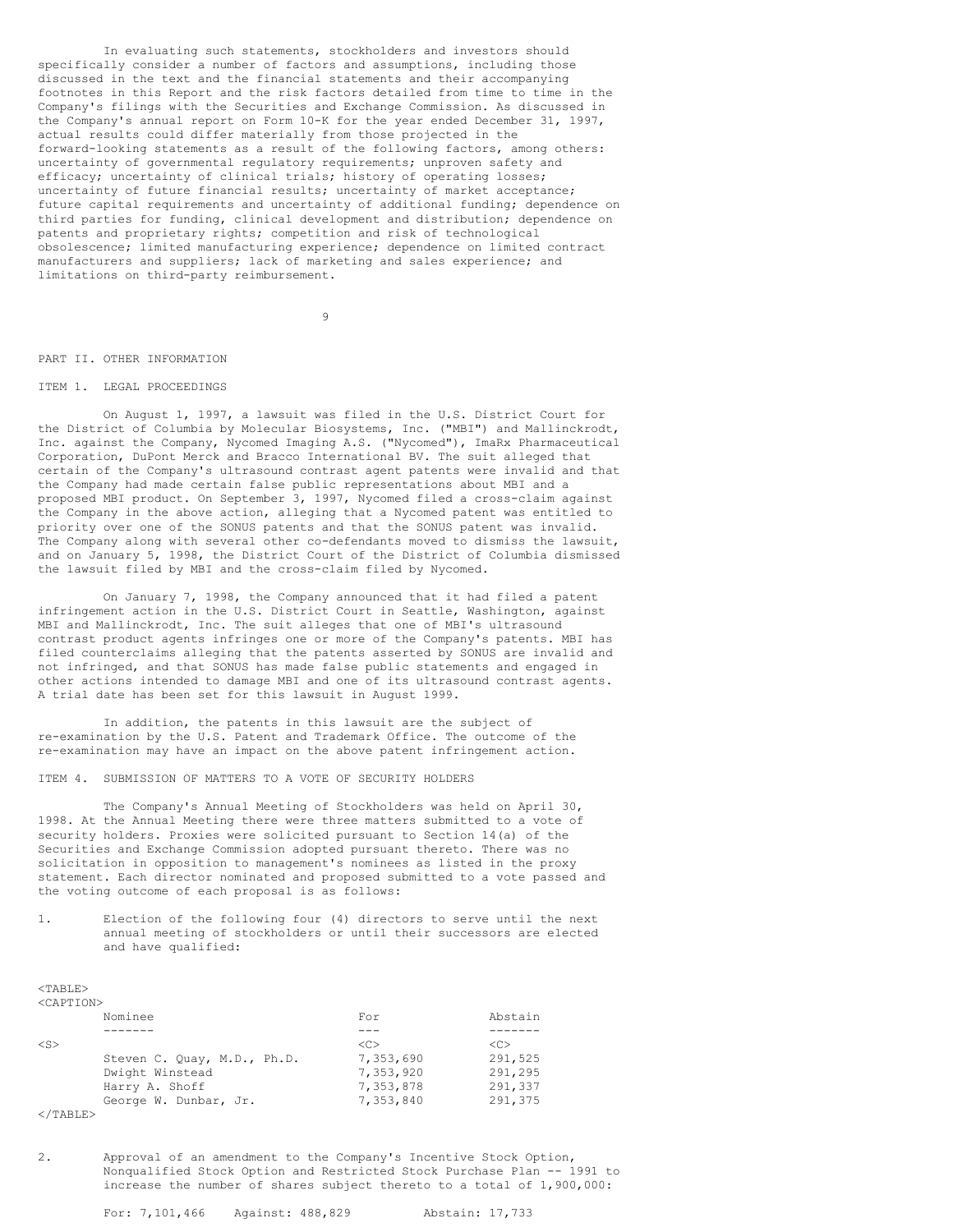3. Ratification of Ernst & Young LLP as independent auditors of the Company for the fiscal year ending December 31, 1998:

For: 7,624,530 Against: 7,510 Abstain: 13,175

10

### ITEM 6. EXHIBITS AND REPORTS ON FORM 8-K

- (a) EXHIBITS
	- Number Description ------ -----------
	- 10.29 Commercial Supply Agreement, dated March 6, 1998 (portions omitted pursuant to Rule 24B-2).
	- 11.1 Computation of net income (loss) per share
	- 27.1 Financial Data Schedule
- (b) REPORTS ON FORM 8-K

The Company filed the following report on Form 8-K during the quarter ended March 31, 1998:

1. The Registrant filed a report on Form 8-K on March 13, 1998 in connection with the announcement of the FDA requesting additional information regarding the EchoGen NDA review and the announcement of the March meeting of the Committee for Proprietary Medicine Products to review the EchoGen Medical Marketing Application.

ITEMS 2, 3 AND 5 ARE NOT APPLICABLE AND HAVE BEEN OMITTED.

11

SIGNATURES

In accordance with the requirements of the Exchange Act, the registrant caused this report to be signed on its behalf by the undersigned, thereunto duly authorized.

SONUS PHARMACEUTICALS, INC.

| Date: | May 7, 1998 | By: /s/ Gregory Sessler                                                                                               |
|-------|-------------|-----------------------------------------------------------------------------------------------------------------------|
|       |             | Gregory Sessler<br>Chief Financial Officer (Principal<br>Financial and Accounting Officer)<br>and Assistant Secretary |

12

#### EXHIBIT INDEX

| Number | Description                                                                                    |
|--------|------------------------------------------------------------------------------------------------|
|        |                                                                                                |
| 10.29  | Commercial Supply Agreement, dated March 6, 1998<br>(portions omitted pursuant to Rule 24B-2). |
| 11.1   | Computation of net income (loss) per share                                                     |
| 27.1   | Financial Data Schedule                                                                        |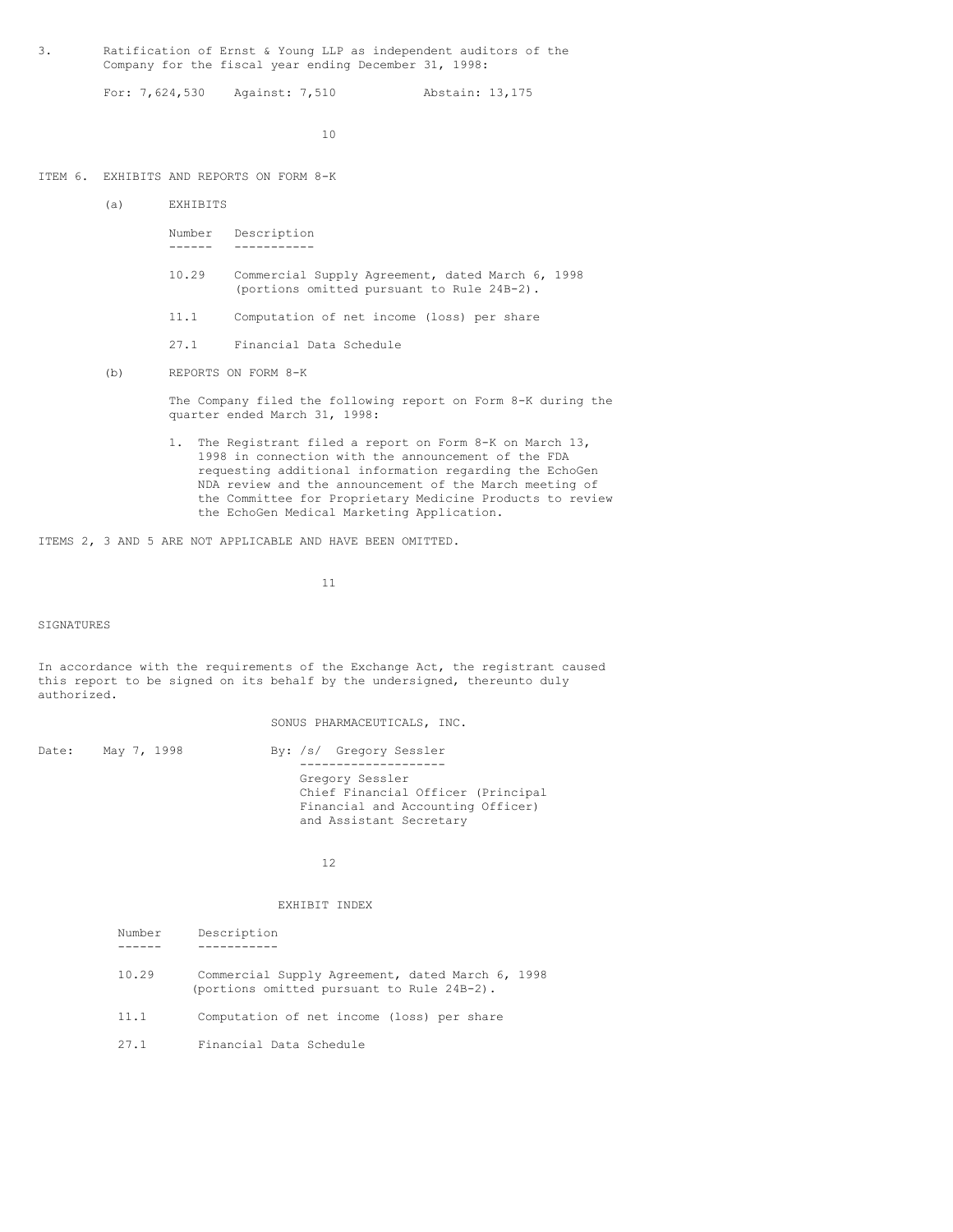THIS AGREEMENT is made and entered into as of this day of March 6, 1998, by and between SONUS PHARMACEUTICALS, INC., a Delaware corporation ("SONUS") and \* .

RECITALS:

WHEREAS, \* in the business of, among other things, fluorochemical research and development, scale-up, bulk manufacturing and marketing of neat fluorochemicals, \* and \*; and

WHEREAS, SONUS desires to have \* supply, in bulk, neat medical grade \*, in accordance with specifications shown in Schedule 1, and to author Drug Master File(s) ("DMF(s)") for  $*$  and  $*$ , for the development of and use in the Product (as hereinafter defined) to be developed by SONUS;

NOW, THEREFORE, in consideration of the foregoing recitals, the mutual covenants hereinafter set forth, and other good and valuable consideration, the receipt and sufficiency of which are hereby acknowledged, SONUS and \* do hereby agree as follows:

- 1. DEFINITIONS
- 1.1 The following capitalized terms shall have the respective meanings set forth below for purposes of this Agreement.
- 1.2 "Affiliate" shall mean a corporation or business entity that directly or indirectly is controlled by, controls, or is under common control with a party to this agreement. For this purpose, the meaning of the work "control" shall be ownership of more than fifty percent (50%) of the voting shares or interest in the respective corporation or business entity or ownership of the maximum amount of the voting share or interest in the respective corporation or business entity permitted by law in a particular country.
- 1.3 "Approval Date" shall mean that date on which SONUS receives from the U.S. FDA final approval of its new drug application (NDA) for the Product.
- 1.4 "Confidential Information" shall have the meaning assigned to such term in Section 6.1 hereof.

| Page 1                                    | Tnitials: *     |  |  |  |
|-------------------------------------------|-----------------|--|--|--|
| * Confidential portions omitted and filed | Initials: SONUS |  |  |  |
| separately with the Commission.           |                 |  |  |  |

- 1.5 "Contract Year" shall mean each twelve (12) month period during the term of this Agreement commencing upon the first approval date by the Food and Drug Administration of the Product for use in the Field.
- 1.7 "Research and Development Year" shall mean each twelve (12) month period, or partial year before approval, immediately following execution of the "Commercial Supply Agreement" and until commencement of Contract Year one.
- 1.8 "Field" shall mean those human or animal pharmaceutical applications or treatments involving \* or \* used in diagnostic ultrasound imaging. The Field shall include, without limitation, topical, dermal, epidermal, injectable, transdermal, intravital or nasal administration of any Product.
- 1.9 "\*" shall mean \*, purified as \* medical grade, which shall meet or exceed the minimum specifications set forth on Schedule 1 hereto, and which shall be used by SONUS and/or other SONUS developers for the development, manufacture, sale and distribution of the Products.
- 1.10 "\*" shall mean \*, purified as \* medical grade, which shall meet or exceed the minimum specifications set forth on Schedule 1 hereto, and which shall be used by SONUS and/or other SONUS developers for the development, manufacture, sale and distribution of the Products.
- 1.11 "Patent Estate" shall mean those valid under law patents issued to SONUS as specified on Schedule 5 attached hereto.
- 1.12 "Product or Products" shall mean any one or more commercial products developed and manufactured by SONUS and/or SONUS developers, for application in the Field and containing  $*$  or  $*$  in any form, quantity or developed or purified state.
- 1.13 "Third Party" shall mean any person or entity other than SONUS, \* or their Affiliates.
- 1.14 "SONUS" shall include SONUS Pharmaceuticals, Inc., its Affiliates and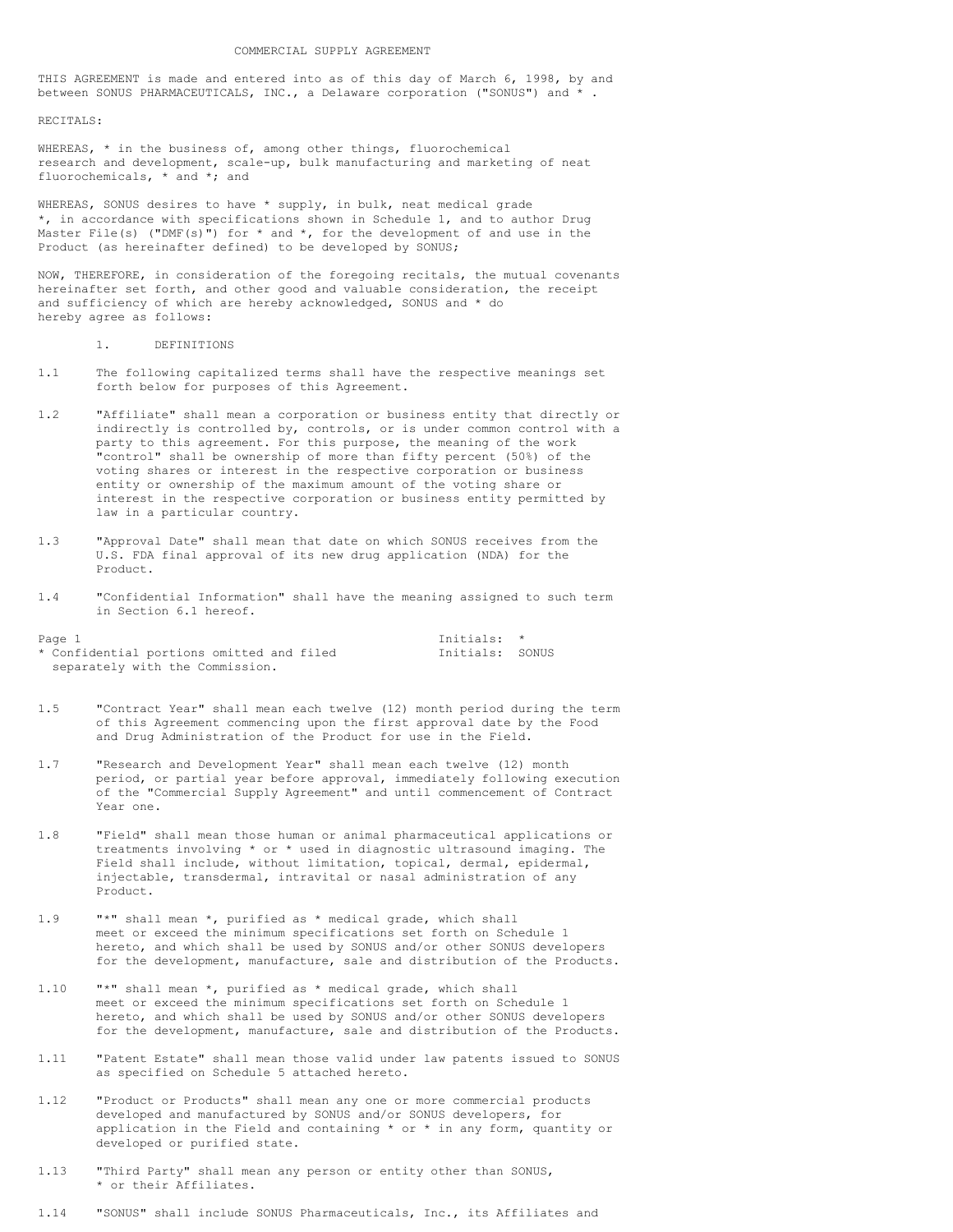distributors.

1.15 "Excess Purchases" Any purchase of product by SONUS from \* in contract years 1 of \* in contract year 2, any purchase of product by SONUS from \* in contract years 3,4 of \* per contract year and \* in contract year 5.

Page 2 Initials: \*<br>
\* Confidential portions omitted and filed  $\overline{ }$  Initials: SONUS \* Confidential portions omitted and filed separately with the Commission.

2. SUPPLY AND PURCHASE OF \* AND \*

2.1 Obligations of SONUS.

(a) SONUS hereby agrees that it will use its commercially reasonable best efforts to attempt to obtain approval of a new drug application ("NDA") for one or more of the Product(s) in the United States from the Food and Drug Administration ("FDA") of the United States government within (7) years of the date of the last signing party to this agreement.

(b) SONUS hereby agrees that, commencing upon the Research and Development Year and/or the first Contract Year, as applicable and continuing during the term hereof, SONUS and its Affiliates and distributors shall purchase from \* not less than the following amount of \*:

| Contract Year 1 |  |                          |  |
|-----------------|--|--------------------------|--|
| Contract Year 2 |  |                          |  |
| Contract Year 3 |  |                          |  |
| Contract Year 4 |  |                          |  |
| Contract Year 5 |  | and each subsequent year |  |

(a) SONUS hereby agrees that commencing in Contract Year three to negotiate in good faith for \* to provide SONUS with up to \*, or minimums as above, whichever is greater, of SONUS' world wide requirements of \* and \* beginning in contract year four for the remaining term of the Agreement. \* must prove to the reasonable satisfaction of SONUS that it is a reliable supplier of  $*$  and/or  $*$ conforming to the Specifications during R&D and Contract Years one and two per Section 2.2 of the Agreement for this obligation to apply. However, in any given contract year during contract year 1 through 5, \* of the excess purchases shall be applied as a reduction to the remaining contract years minimum purchases of product, said reduction to be applied to the first, most distant of the 5 contract years minimum purchases to which minimum purchases apply.

#### 2.2 Supply Obligation.

(a) \* hereby agrees that, during the term hereof, it shall utilize its best efforts at its own expense to maintain capacity to supply, at all times,  $*$  of the annual forecasted volume requirements of SONUS; as provided for in Section 2.5, Estimates and Orders.

| Page 3                                    | Initials: *     |  |  |
|-------------------------------------------|-----------------|--|--|
| * Confidential portions omitted and filed | Initials: SONUS |  |  |
| separately with the Commission.           |                 |  |  |

(b)  $*$  agrees to hold, at the end of any calendar quarter commencing at the beginning of the first Contract Year, a minimum of six (6) months supply of medical grade \* as specified in Schedule 4. SONUS agrees that it will purchase all such inventories held by \* within twelve (12) months of the inventory report date, as set forth in SECTION 2.5 Estimates and Orders, or at the termination of this agreement, whichever is sooner; provided that such inventories have \* shelf life and are within specification. The parties agree to consult regularly on the adequacy of such minimum supply of  $*$ .  $*$  agrees to provide a copy of Schedule 4 to SONUS at least quarterly and \* warrants that it has, in fact, the indicated quantity of \* in Inventory.

(c) \* agrees to utilize its commercially reasonable best efforts to \* and to modify its DMF or prepare new DMF to \* manufactured \*. \* will advise SONUS of its plan and activities, including an estimate of time necessary to \*. \* agrees to utilize its best efforts, including the procurement of increased quantities of raw materials to make  $*$  in order to insure an uninterrupted supply of  $*$  to SONUS \* and to supply \* in accordance with minimum supply levels set forth in Paragraph 2.2(b), above. SONUS and \* shall consult upon the amounts of raw materials \* shall use to make \* and \* for inventory during the changeover \* and SONUS shall purchase all of \* \* and said raw materials used to in making \* within 90 days after SONUS' complete conversion to \*.

(d)  $*$  will produce  $*$  under DMF(s) during the term hereof. Said DMF(s) will provide adequate detail on the facilities, purification, stability and quality control processes \* in accordance with current Good Manufacturing Practices ("GMP") and all applicable FDA and similar foreign regulations. \* agrees to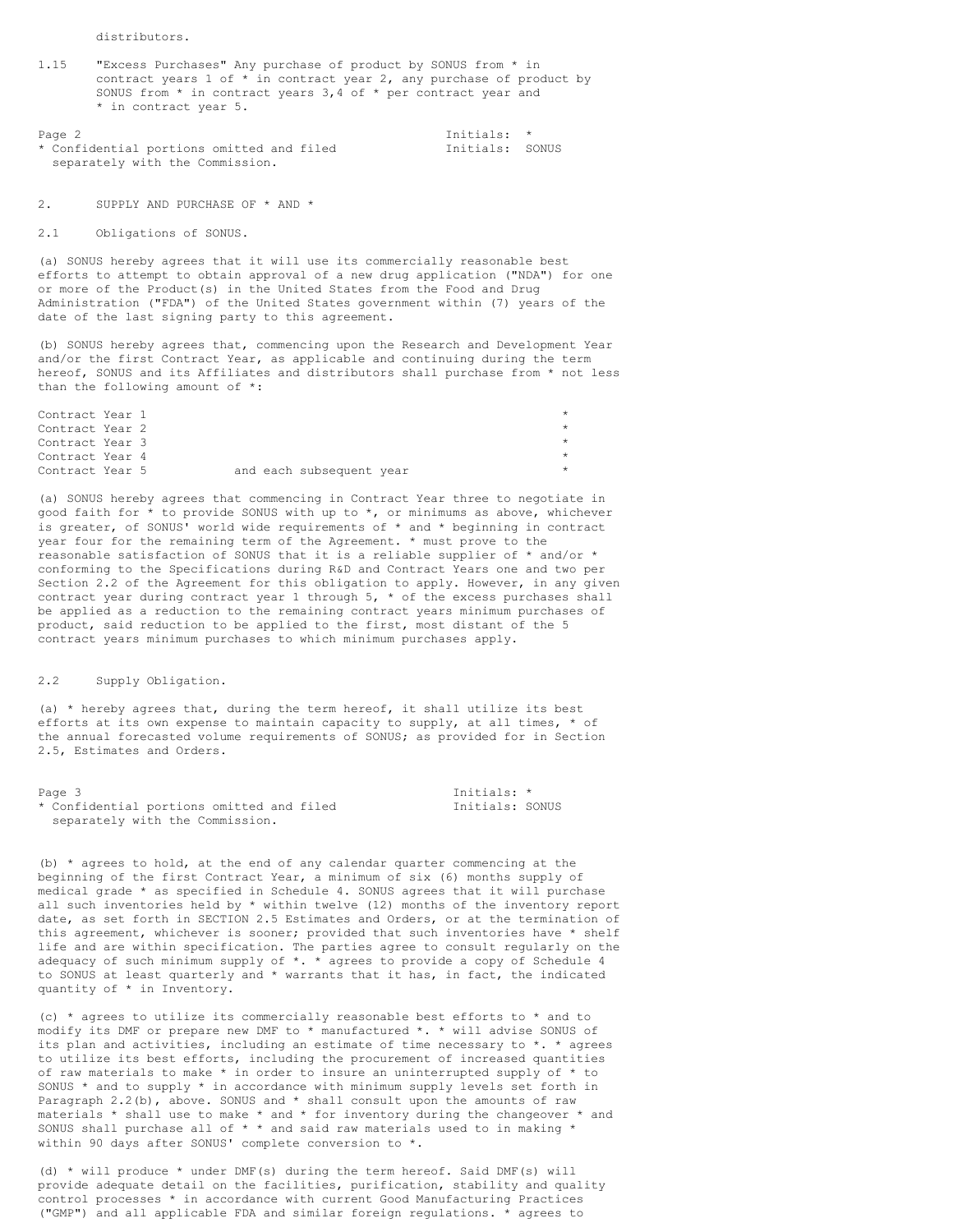provide authorization for the FDA to review the DMF(s) directly or to refer to the DMF(s) during its review of any regulatory investigation of SONUS; or the review of any submission made by SONUS. \* shall provide a copy of the DMF(s) to SONUS for review and a copy of each update to the DMF(s) prior to filing such update with the FDA.

Page 4 Initials: \*<br>
\* Confidential portions omitted and filed  $\overline{ }$  Initials: SONUS \* Confidential portions omitted and filed separately with the Commission.

Further, during the term hereof, should \* DMF(s) be determined by the FDA to not comply with its guidelines and regulations or if \* proposes to make a change in the DMF(s) or in the underlying process,  $*$  will notify SONUS.  $*$  will provide SONUS with a summary of information relevant to any noncompliance or in support of any proposed process or DMF(s) change, and SONUS will have 90 days to evaluate and notify \* that SONUS believes the noncompliance or change to be significant. \* will increase minimum inventory to an agreed upon level to ensure no interruptions to SONUS in manufacturing of the Product. SONUS may engage a Third Party consultant, to review the DMF(s) and recommend changes to the DMF(s) for compliance with FDA guidelines or evaluate the \* proposed change for compliance with the FDA requirements, respectively. FDA is the final authority and \* agrees to use its best efforts to fully respond to FDA all requirements in a timely fashion in order to bring its DMF(s) into compliance.

(e) In the event that SONUS or SONUS designate files foreign equivalents of NDAs in countries outside the United States, then \* will utilize its commercially reasonable best efforts to file the appropriate documentation regarding \* supply in the same geographic territories in support of the development efforts of SONUS. SONUS shall reimburse \* for its reasonable costs in connection with such efforts as mutually agreed upon by SONUS and \*. Any charges to SONUS shall be paid within thirty (30) days, net invoice amount. No additional work shall be undertaken by \* in writing as to the scope of the additional work and the amounts to be paid by SONUS.

(f) \* acknowledges that SONUS has represented that it is the holder of certain patents directed to biocompatible ultrasound contrast media and methods of use of said media and methods of use of said media comprising certain medical grade fluorocarbon gases and gaseous precursors as specified in the SONUS Patent Estate attached hereto as Schedule 5. So long as the minimums in paragraph 2.1(b) are met, \* agrees that it will not make or use, nor knowingly sell, any \* to anyone other than SONUS for use in the Field without the express written permission of SONUS.

(q)  $*$  acknowledges that no license is granted to  $*$  under any SONUS rights for  $*$ manufacture, use or sale of \* to Third Parties in the Field, or otherwise.

Page 5 **Initials:** \* \* Confidential portions omitted and filed Initials: SONUS separately with the Commission.

2.3 Acceptance of \*.

(a) Each shipment of \* shall be weighed within 3 days of receipt by SONUS or SONUS designate to confirm the quantity of  $*$  received. If there is a weight discrepancy, SONUS shall promptly notify \* and within 10 days, SONUS and \* will attempt to amicably resolve the cause of the discrepancy and the quantity that SONUS will pay for. If the parties are unable to resolve any differences concerning delivered quantities, the issue shall be resolved by arbitration as set forth in Sections 9.1 and 9.2. It is agreed in paragraph 3.1 that the price is FOB \*, therefore any losses incurred in shipment (other than leaky valves or defective shipment cylinders) are the responsibility of SONUS. Each shipment of \* supplied by \* to SONUS hereunder shall conform to the specifications therefore as set forth on Schedule 1 hereto. The parties may mutually agree to amend such specifications, as necessary from time to time, provided that if any such amendment shall materially affect \* cost or timing of production, the parties shall negotiate in good faith to amend the pricing or delivery terms accordingly. If the parties are unable to resolve any differences concerning pricing and/or delivery in this matter, the issue shall be resolved by arbitration as set forth in Sections 9.1 and 9.2. Each such shipment shall be in accordance with the required methods of analysis applicable  $*$ , and within the guidelines of any applicable federal, state or local law, rule or regulation. \* shall send to SONUS with each such shipment a Certificate of Analysis specifying the results of each analytical test required to show conformance of such shipment with such specifications. The figures set forth in the certificate of Analysis shall be accepted as accurate for the purposes of this Agreement unless SONUS, within thirty (30) days of the receipt of such shipment, notifies  $*$  in writing that it has analyzed such shipment in accordance with such methods of analysis and has determined that such shipment does not conform to such specifications.

(b) If it is determined that a lot of  $*$  does not conform to the applicable specifications set forth on Schedule 1 hereto, \* shall replace, at \* expense, such lot with a substitute lot which meets such specifications within thirty (30) days from the date such nonconforming shipment is determined not to meet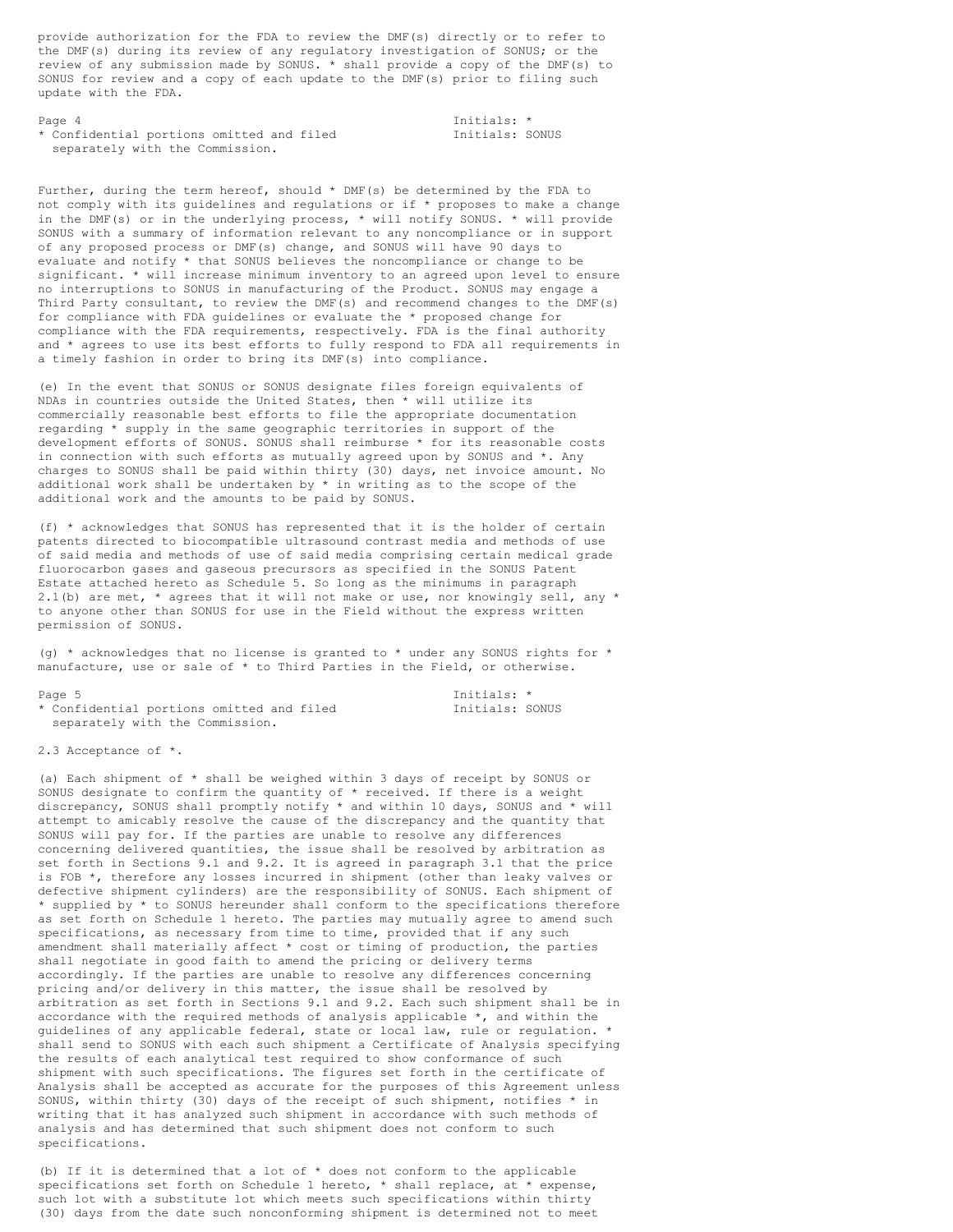the specifications therefore by the parties hereto. The nonconforming shipment shall be returned at \* expense by SONUS to \* upon final determination in accordance with Section 2.3(a) above that it does not meet the specifications therefore.

Page 6 Initials: \*<br>
\* Confidential portions omitted and filed Thitials: SONUS \* Confidential portions omitted and filed separately with the Commission.

(c) The parties hereto agree that the supply of  $*$  by  $*$  hereunder shall be subject to and governed by the terms and conditions hereof. None of the terms and conditions set forth on any purchase or order form, invoice or like document shall change, add to or modify the provisions of this Agreement, unless mutually agreed to by the parties in writing. To the extent there shall exist any inconsistency or additional terms between the terms and conditions of such purchase or order form, invoice or like document and this Agreement, and there is no written mutual agreement supporting such inconsistency or additional terms then the terms and conditions of this Agreement shall control to such extent.

(d)  $*$  represents and warrants that each shipment  $*$  supplied pursuant to this Agreement shall meet the specifications for \* adopted hereunder and shall be manufactured in accordance with current GMP applicable to the manufacture of such bulk chemicals and all applicable laws, rules or regulations, as specified by the United States Food and Drug Administration.

(e) \* and SONUS each warrant that they shall individually comply with all applicable laws, rules and regulations governing the transportation of hazardous materials, occupational safety and health laws, and waste disposal laws with respect to the handling of \*.

(f) SONUS or SONUS' representatives shall have the right, upon reasonable written notice to  $*$  but not more than twice per year to conduct a quality assurance audit and inspection of \* records including the DMF(s) and production facility relating to the production and manufacture of \*. Such audit shall focus on a review of FDA compliance with applicable laws and regulations relating to the manufacture of \*. SONUS agrees to perform such audit during normal business hours and to conduct the audit at its own expense. SONUS will issue a report that will summarize \* overall compliance and denote any recommended actions where \* is found deficient. \* will have 30 days from the date of issuance of the report to discuss the deficiencies and recommended actions with SONUS and to initiate an agreed upon action plan.

Page 7 and 10 initials:  $\star$  Initials:  $\star$ \* Confidential portions omitted and filed Tnitials: SONUS separately with the Commission.

# 2.4 Warranty.

\* warrants the manufacturing or sale of the Product(s) sold and delivered hereunder will not infringe any U.S. Patent, but does not warrant against such infringement by reason of the use of the Product alone, or in combination with other goods, or in the operation of any process or use. SONUS agrees to indemnify and hold \* harmless against any and all claims, costs, or causes of action which may arise out of the use of the Product(s) alone or in combination with other goods. \* further warrants that the shipments \* supplied to SONUS under this Agreement shall conform to the descriptions of Section 2.3 at the time of shipment and that \* shall have good and marketable title to transfer same, free of any and all encumbrances. However, SONUS shall have the ability to conduct its own analysis on each shipment of \* received from \* to check for conformance with the specifications set forth on Schedule 1. \* makes no representation regarding any ingredient, chemical or constituent of a shipment of \* that is not specified in the specifications set forth in Schedule 1 as being an impermissible ingredient, chemical or constituent of  $*$  or impermissible concentration of any of the foregoing ("Unspecified Constituents"). SONUS agrees to assume all responsibility for Unspecified Constituents and the biological consequences thereof in the medical applications for any Unspecified Constituents of the \* by SONUS unless such unspecified constituent were due to \* failure to manufacture \* in compliance with section 2.2d. SONUS shall bear the burden of proof that an Unspecified Constituent was present due to \* failure to manufacture the  $*$  in compliance with 2.2 (d). With regard to the specifications set forth in Schedule 1 and the specification's applicability to the medical applications of SONUS, SONUS agrees and acknowledges that \* does not have expertise in that field and that SONUS does have expertise in that field, and SONUS shall be solely responsible for the suitability of \* and the specification for the medical application(s) that SONUS contemplates under this Supply Agreement. \* MAKES NO OTHER WARRANTIES, EXPRESS OR IMPLIED, IN FACT OR BY LAW, INCLUDING WITHOUT LIMITATION, ANY IMPLIED WARRANTY OF MERCHANTABLITY OR FITNESS FOR A PARTICULAR PURPOSE.

Page 8 Initials: \* \* Confidential portions omitted and filed Initials: SONUS separately with the Commission.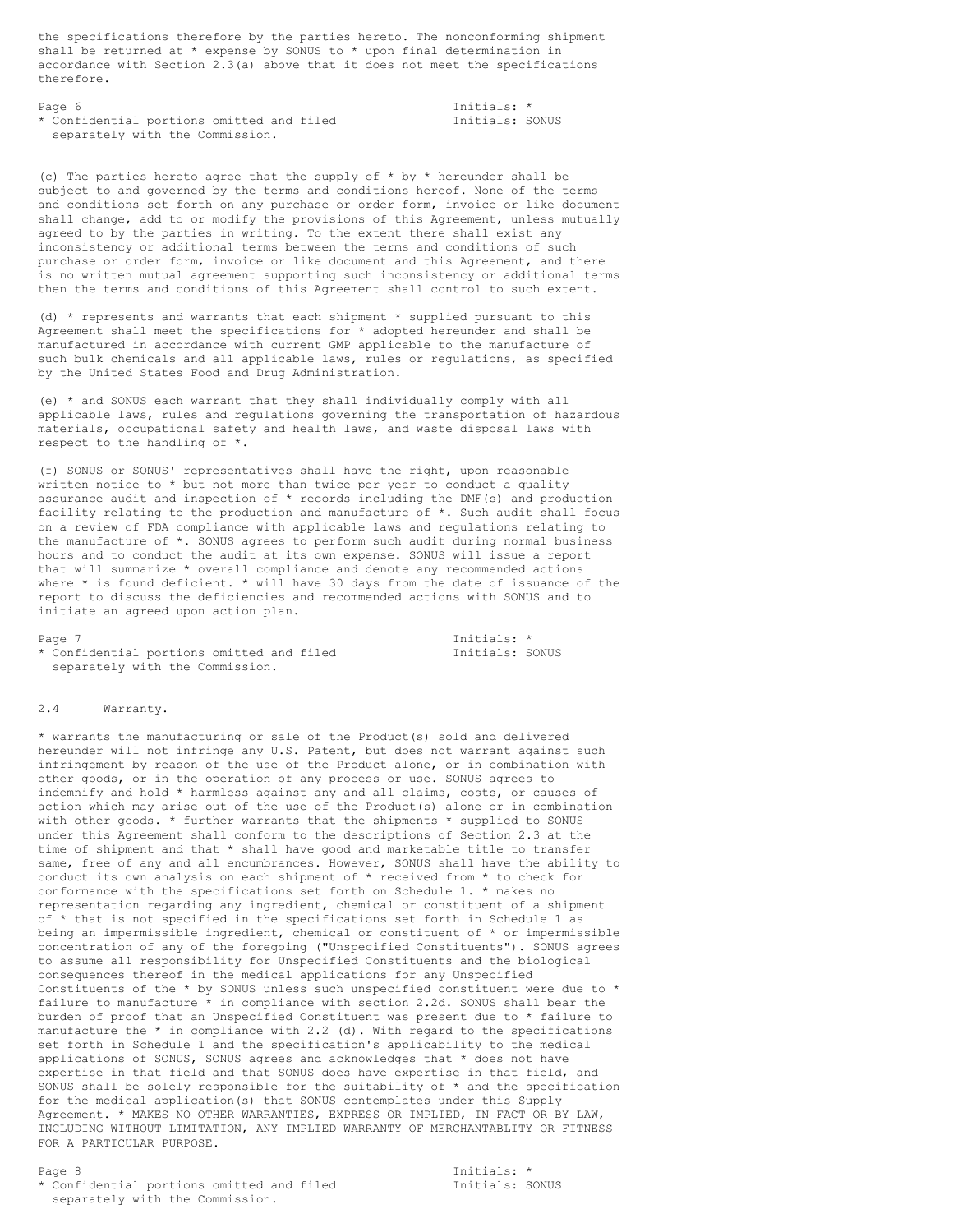(a) (1) SONUS shall, within sixty (60) days after execution of the commercial supply agreement for any Product, provide \* with a written estimate of the quarterly purchase of \* by SONUS for the first year following the anticipated NDA approval date; per the order forecast, Schedule 3, attached.

(2)\* shall, within sixty (60) days following receipt of Schedule 3, inform SONUS as to its anticipated capacity for supplying \* to SONUS, including volumes and lead times, and shall update such information when its actual capacity becomes known.

(3) \* acknowledges that such quantities shown on Schedule 3 are estimates only and are not binding obligations on SONUS, subject to minimum purchase obligations set forth in Paragraph 2.1(b) and agreement to pay for  $*$ manufactured as a result of SONUS estimates and held by  $*$  for 12 months as outlined in Paragraph 2.2(b). SONUS shall fully cooperate in the estimated schedule and production for the commercial order(s) to be placed by SONUS in anticipation of NDA approval for the Product.

(b) SONUS agrees to submit purchase orders at least 45 days prior to a requested delivery date. \* will ship the requested volume of \* within forty five (45) days of receipt, but \* will use all reasonable efforts to ship the requested volume of \* within the periods requested in the purchase order therefore from SONUS, provided that such orders are reasonably consistent with estimates previously provided by SONUS. For purposes of the Section 2.5 (b), "reasonably consistent" shall mean an order not in excess of one hundred fifty percent (150%) of the relevant estimated volume, as shown on the forecast Schedule 3, in effect at the time the purchase order is placed. SONUS may cancel any purchase order if \*, as requested, is not received within 45 days from \*.

\* Confidential portions omitted and filed Initials: SONUS separately with the Commission.

Page 9 Initials: \*

### 2.6 Deliveries.

(a) All shipments of  $*$  from  $*$  hereunder shall be FOB  $*$  plant, freight collect or third party billing to Sonus account. Each shipment of \* shall be in accordance with all applicable federal, state and local laws, rules and regulations with respect to the packaging and shipping of \*, including, without limitation, all applicable environmental laws. \* shall be shipped to SONUS or SONUS designate in returnable \* stainless steel containers or other such container sizes as the parties may mutually agree, and in accordance with \* DMF(s). As appropriate, \* will provide SONUS in advance of each shipment of \* all necessary information relating to such shipment, including, without limitation, the identity of the carrier, flight number or truck number or similar information, scheduled arrival date and time and shipment identification number.

(b) \* shall have the responsibility of, and shall bear all costs incurred in obtaining approval under or otherwise complying with all applicable laws, rules and regulations related to the manufacture and supply of  $*$ , and SONUS shall cooperate as reasonably required to obtain such approvals and such compliance.

#### 3. PRICE AND PAYMENT

3.1 Price. The price with respect to \* shall be as set forth on Schedule 2 hereto, ("Price: Schedule"), and is the FOB Price \* manufacturing facility.

3.2 Invoicing. \* will submit an invoice after each shipment of \* to SONUS requesting payment for such shipment corresponding to a specific purchase order submitted to \* by SONUS. Such invoice shall reflect a total invoice price for such shipment calculated pursuant to the pricing terms set forth on Price Schedule 2.

3.3 Adjustments. SONUS may, after reviewing the invoice charges, contest in good faith the charges or any aspect thereof by giving \* written notice of the objection within forty-five (45) days of receipt of such invoice from \*. Within forty-five (45) days from receipt of the notice from SONUS, the parties agree to resolve any disagreements between the parties.

Page 10 Initials: \*<br>
\* Confidential portions omitted and filed  $\overline{ }$  Initials: SONUS \* Confidential portions omitted and filed separately with the Commission.

3.4 Payments. Subject to the terms and provisions of Section 3 hereof, all payments to \* for \* under this Agreement shall be made in U.S. dollars within forty-five (45) days from the date of the invoice which invoices are dated by  $\star$ , with a three percent (3%) discount if paid within 10 days of the invoice date, or upon such other terms as agreed upon in writing from time to time between the parties.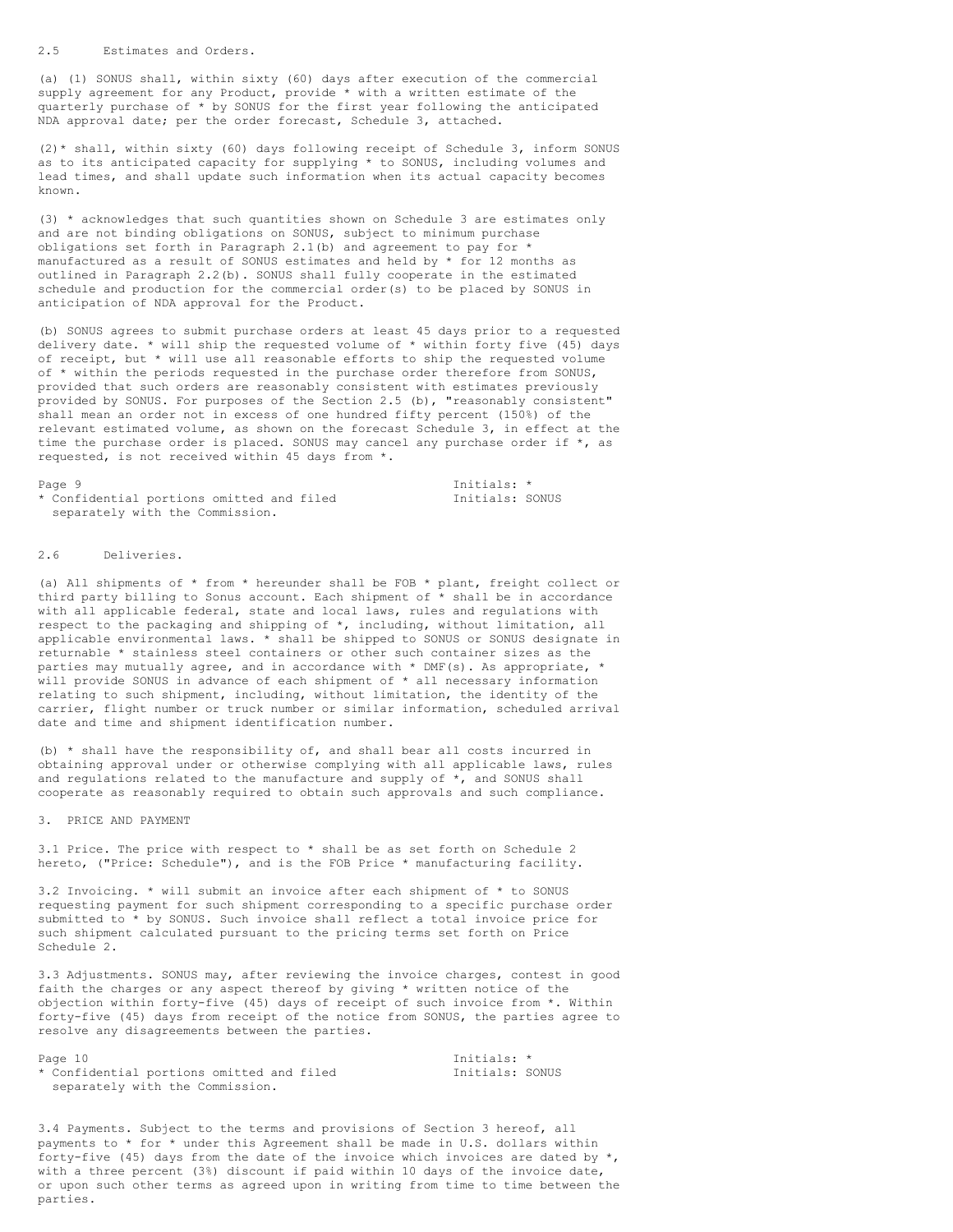3.5 Taxes. \* shall bear and pay all federal, state and local taxes upon or measured by its net income, and all franchise taxes based upon its corporate existence, or its general corporate right to transact business. SONUS shall bear any and all sales taxes due as a result of sales under this agreement.

# 4. INDEMNIFICATIONS

4.1 By \*. \* hereby agrees to defend, indemnify, and hold SONUS harmless from any loss, claim, action, damage, expense or liability, including defense costs and attorney's fees, including but not limited to the costs of any environmental sampling, cleanup and remediation resulting from or arising out of \* manufacture of  $*$  or of  $*$  handling or  $*$  disposing of any wastes relating thereto, or its breach of any representation, warranty, covenant or obligation under this Agreement.

4.2 BY SONUS. SONUS hereby agrees to indemnify and hold \* harmless from any loss, claim, action, damage, expense, or liability, including defense costs and attorneys' fees, resulting from or arising out of SONUS' or its customers' or agents' or end users' use \* or sale or use of any Product or its breach of any representation, warranty, covenant or obligation under this Agreement, other than any loss claim, action, damage, expense or liability that results from the manufacturing process of  $*$  by  $*$  or the adulteration of  $*$  by  $*$ . SONUS acknowledges that there are hazards associated with the handling and use of  $*$ , that it understands such hazards, and that it is the responsibility of SONUS to warn and protect its employees and others exposed to such hazards through storage, handling, and use \*. \* shall provide SONUS with copies of Material Safety Data Sheets relating to \* for SONUS to make the warnings set forth therein, which may not be a comprehensive, all inclusive set of warnings, and SONUS shall hold harmless, indemnify, and defend \* from and against any loss, cost, claim, action, expense, or liability, including, but not limited to attorneys' fees incurred by \* because such warnings or any other warnings required by law or otherwise for the safe use, handling, and storage of \* and products containing \* were not made.

Page 11 Initials: \*<br>
\* Confidential portions omitted and filed Thitials: SONUS \* Confidential portions omitted and filed separately with the Commission.

4.3 Conditions of Indemnity. The obligations and liabilities of either party hereto with respect to claims resulting from the assertion of liability by the other party or a Third Party shall be subject to the following terms and conditions:

(a) The party seeking indemnification shall give prompt written notice to the other party of any assertion that might give rise to a claim by the party seeking indemnification against the other party based on the indemnity agreement contained in Section 4.1 or 4.2 hereof, stating the nature and basis of said claims and the amounts hereof, the extent known; provided, however, that the failure to give such notice shall not reduce or eliminate the indemnifying party's obligations hereunder unless the indemnifying party's shall have been materially prejudiced by the failure to give such notice.

(b) In the event any action, suit or proceeding is brought against any party hereto or any of its Affiliates with respect to which the other party may have liability under the indemnity agreement contained in Section 4.1 or 4.2, such other party may, at its option, elect to join or assume the defense of any such action, suit or proceeding, subject to the reasonable approval of counsel by the other party.

(c) The party seeking indemnification shall be kept fully informed of such action, suit or proceeding at all stages thereof whether or not it is represented by counsel, in circumstances involving multiple defendants and rights of contribution, fees and expenses of counsel shall be apportioned in proportion to the ultimate liability.

(d) The parties agree to render to each other such assistance as they may reasonably require of each other in order to ensure the proper and adequate defense of any such action, suit or proceeding, including making available to each other and/or to each other's attorneys its books and records relating to such proceedings or litigation and making individuals available for the giving of testimony (including depositions). Out-of-pocket costs (but not salaries or overhead attributable to employees of a party) shall be considered costs subject to indemnification.

(e) Neither party shall make any settlement of claims without the written consent of the other party, unless such settlements provide for a full and unconditional release of all claims against the other party.

(f) IN NO EVENT SHALL EITHER PARTY BE LIABLE TO THE OTHER PARTY, IN CONTRACT OR IN TORT, FOR INCIDENTAL, EXEMPLARY, PUNITIVE, SPECIAL OR CONSEQUENTIAL DAMAGES.

Page 12 Initials: \*<br>
\* Confidential portions omitted and filed  $\overline{ }$  Initials: SONUS \* Confidential portions omitted and filed separately with the Commission.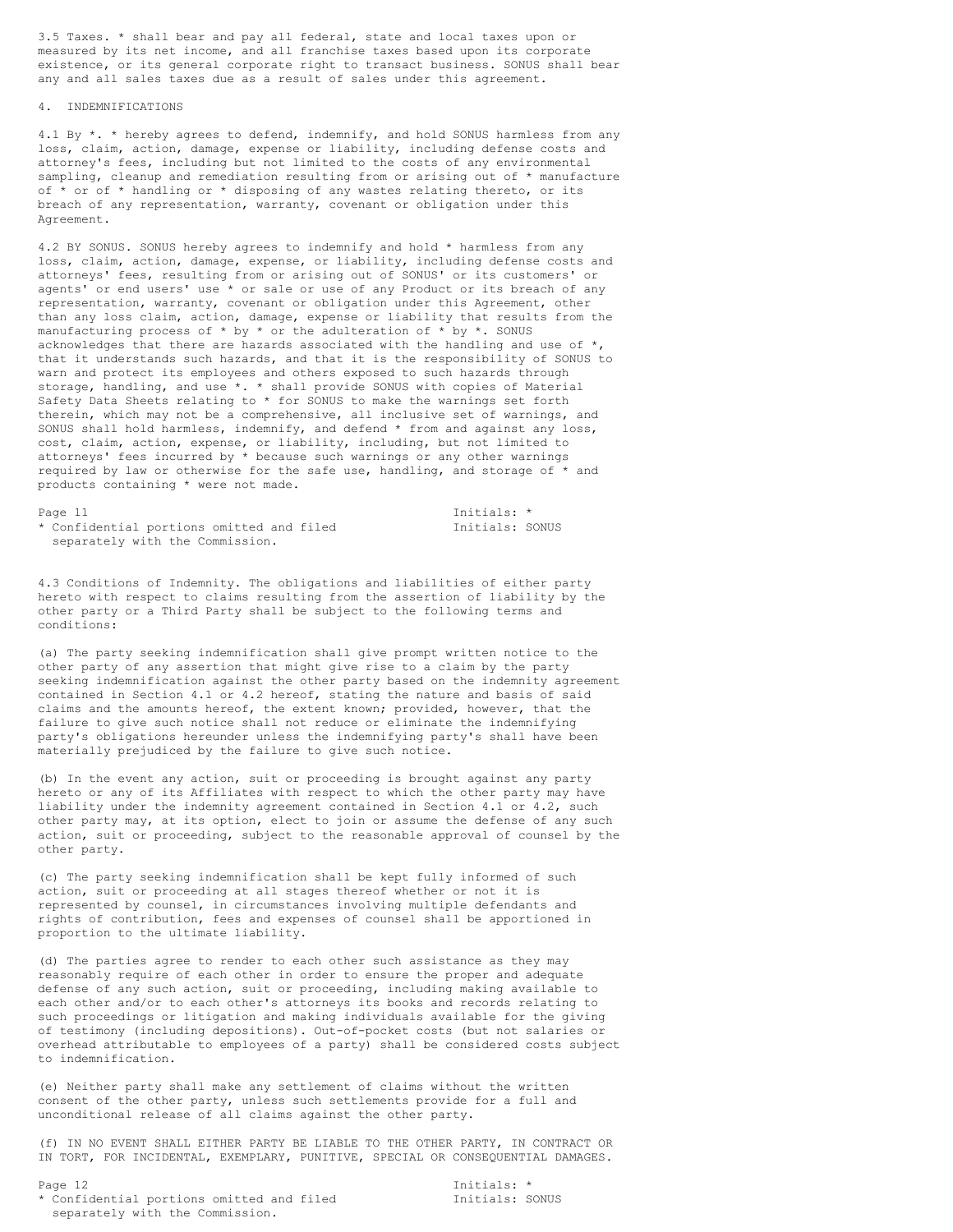4.4 Limit of Liability. No claim or liability of any kind with respect to non-delivery of  $*$  shall be greater than the price payable hereunder for the  $*$ , whichever is applicable, in respect to which such claim is made and SONUS' sole and exclusive remedy (except for the remedy of termination for material breach) for delivery of non-conforming \*, whichever is applicable, shall be replacement by  $*$  or a Third Party of a like quantity of conforming  $*$ , whichever is applicable, at no additional cost to SONUS, as set forth in Section 2.3 (b).

4.5 SONUS Product Liability Coverage. So long as commercially practicable, SONUS hereby agrees to have in effect at the time of regulatory approval of any Product, and to maintain in effect for the duration of this Agreement, a commercial general liability insurance policy or in combination with an excess liability insurance policy, coverage to include products liability, a minimum of \$5,000,000 combined single limit per occurrence.

#### 5. FORCE MAJEURE

5.1 No liability to any party shall result from any delay in performance or nonperformance directly or indirectly caused by circumstances beyond the control of the party affected, including, but not limited to acts of God, fire, explosion, flood, earthquake, governmental action (including but not limited to laws, decrees, and regulations), acts of war or accident, so long as the affected party shall use all reasonable efforts to correct or mitigate the circumstances causing such delay in performance or such non performance.

| Page 13                                   | Tnitials: *     |  |
|-------------------------------------------|-----------------|--|
| * Confidential portions omitted and filed | Initials: SONUS |  |
| separately with the Commission.           |                 |  |

#### 6. CONFIDENTIALITY

6.1 All business and technical information, in writing and identified as confidential at the time of disclosure, including, but not limited to, the existence and terms of this Agreement, technical knowledge, specifications, quality standards, formulae, instructions, procedures and manufacturing processes (the "Confidential Information") which either party may disclose to the other party or to any employee, agent, or representative of the other party, shall be received, used and retained by such other party and its employees, agents and representatives on a strictly confidential basis and, except as expressly provided for herein or as required by applicable law, shall not be disclosed to any, Third Party (except for disclosures required by applicable law, including compliance with the disclosure requirements of applicable securities laws) or in any way used by the recipient party other than for the purposes set forth in this Agreement. The party receiving the Confidential Information shall not disclose any such information to any person within its organization who does not have a need to know, or to any Third Party without the prior written consent of the disclosing party. Oral disclosures must be reduced to writing, identified as confidential and delivered to the recipient party within fifteen (15) days of initial disclosure to be accorded the benefits of this section.

The term "Confidential Information" shall not include any information that:

(a) is in the public domain at the time of receipt by either party or which comes into the public domain without breach of any obligation assumed hereunder, or

(b) was known, and can be shown by clear and convincing evidence to have been known by the receiving party at the time of receipt from the other party, or

(c) becomes known to the receiving party through a Third Party source whose acquisition was independent of either party and not in breach of any obligation of confidentiality under any agreement to which such Third Party was subject, and the use of which is not subject to any other confidentiality agreement.

6.2 The obligations of confidentiality under this Section 6 shall remain in effect during the term of and for a period of ten years from the date of termination of this commercial supply agreement.

7. NOTICES

7.1 All notices provided for in this Agreement shall be in writing and shall be given by registered mail, courier, or personal delivery addressed to the parties at the addresses listed below;

Page 14 Initials: \*<br>
\* Confidential portions omitted and filed \* Thitials: SONUS \* Confidential portions omitted and filed separately with the Commission.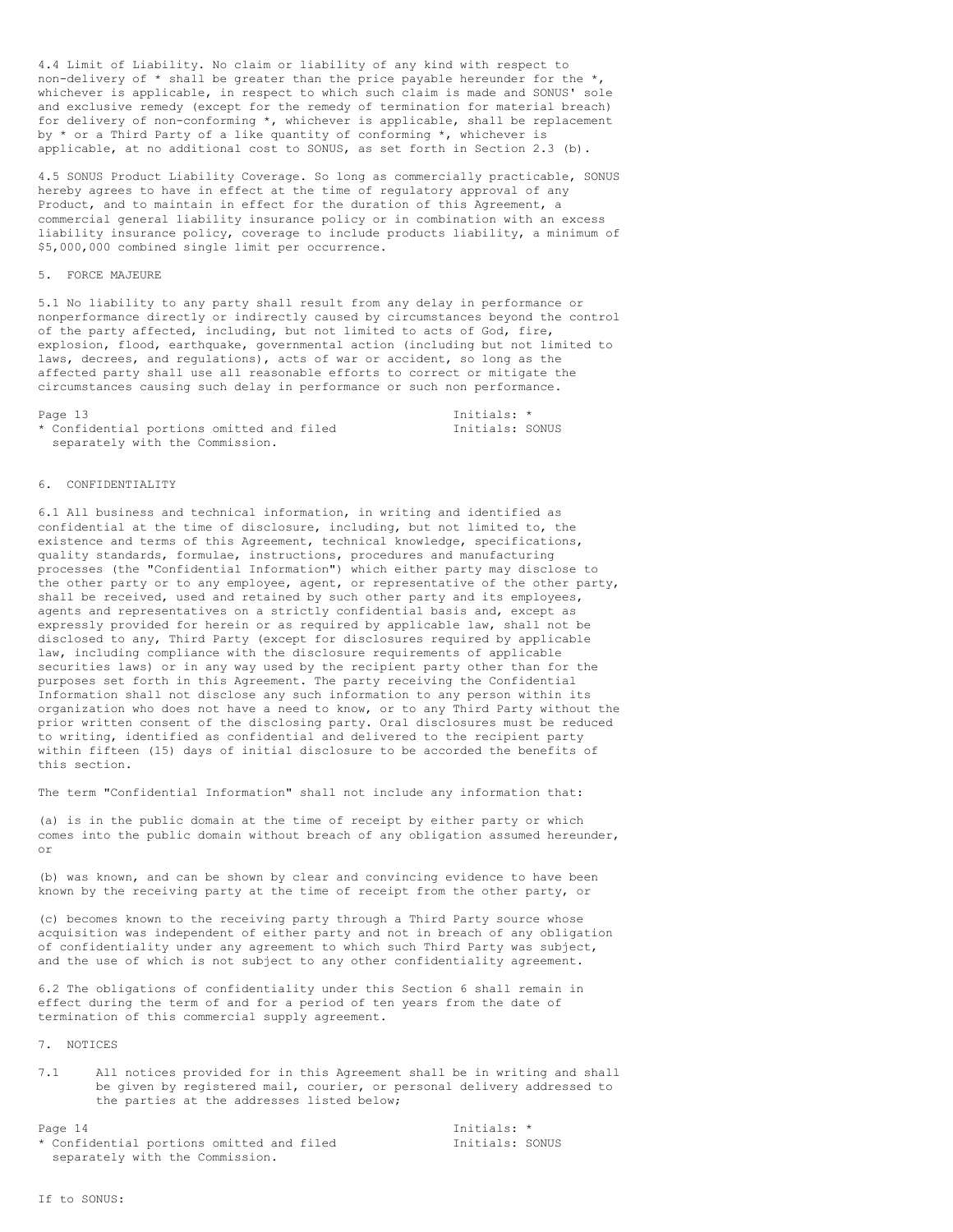SONUS Pharmaceuticals, Inc. 22026 20th Avenue, S.E., Suite 102 Bothell, Washington 98021 Attention: Steven Quay, M.D, Ph.D President and Chief Executive Officer

If to \*:

- \*
- \* \*
- \*
	-

A party may change its address for purposes of receiving notices by providing written notice of such change to the other party. Notice shall be deemed to have been given as of the date of receipt of the party receiving the notice.

# 8. TERM AND TERMINATION

\*

8.1 Term. This Agreement shall continue and remain in full force and effect, unless terminated, for an initial term commencing on the date hereof and ending five (5) years from the Approval Date ("Initial Term") unless the Approval Date does not occur within seven (7) years of the date of this Agreement, in which event this Agreement shall terminate seven (7) years after the date of this Agreement. The Agreement shall remain in force after the Initial Term for successive three (3) year periods unless and until one party gives to the other party written notice of termination at least one hundred and eighty (180) days prior to the expiration of the Initial Term or any successive three (3) year period.

8.2 Termination. This Agreement may be terminated upon the occurrence of any of the following:

(a) Either party's material breach of any term or obligation hereof, unless such breach of any term or obligation is cured within ninety (90) days following notice by the other party of its intention to terminate this Agreement due to such breach or if the breach is of a nature that cannot be reasonably cured within such period, unless the breaching party has taken all reasonable steps to cure the breach within such periods and proceeds diligently to effect a cure as soon thereafter as reasonably practicable but in any event within ninety (90) days following the original notice;

| Page 15                                   | Initials: * |
|-------------------------------------------|-------------|
| * Confidential portions omitted and filed | Initials: S |
| separately with the Commission.           |             |

Initials: SONUS

(b) The entry of an order for relief under the United States Bankruptcy Code (or any corresponding remedy under successor laws) against a party; the filing of a voluntary petition by a party under any bankruptcy, insolvency or similar law, or the filing of an involuntary petition (which petition is not dismissed within one hundred and twenty (120) days after filing); the appointment of a receiver for party's business or property; a party's making of a general assignment for the benefit of its creditors; or the liquidation or dissolution of a party.

8.3 Material Breach by \*.

(a) In the event SONUS notifies \* of termination per Paragraph 8.2(a) due to an uncured  $*$  material breach,  $*$  will provide reasonable assistance as requested by SONUS to establish an alternative viable source of \* at no cost to SONUS.

(b) For purposes of Paragraph 8.3(a), assistance shall include teaching the alternate source of supply for SONUS  $*$  the process for  $*$ , transfer of  $*$  DMF(s), Test Methods, Standard Operating Procedures, and all other current documentation necessary for the manufacture \* and all equipment of \* dedicated exclusively to manufacturing of \* at an agreed on reasonable price.

#### 9. ARBITRATION

9.1 In the event the parties are unable to resolve a disagreement concerning any matter under this Agreement, either party by written notice to the other may initiate arbitration proceedings to resolve the matter pursuant to Section 9.2.

9.2 Any controversy concerning the interpretation of this Agreement, or any breach thereof, shall be settled by final and binding arbitration in accordance with the then existing rules of the American Arbitration Association, and judgment upon the award rendered by the arbitrator may be entered in any court having jurisdiction over the party against which the award is entered (or the ultimate parent of such party) thereof. The prevailing party in any such arbitration as determined by the arbitrator shall be entitled to receive from the other parties costs and expenses incurred in connection with the arbitration, including reasonable attorneys' fees. The arbitration shall be conducted in King County, Washington, if \* initiates the process and \* if SONUS initiates the process. In any such arbitration the rights of the parties shall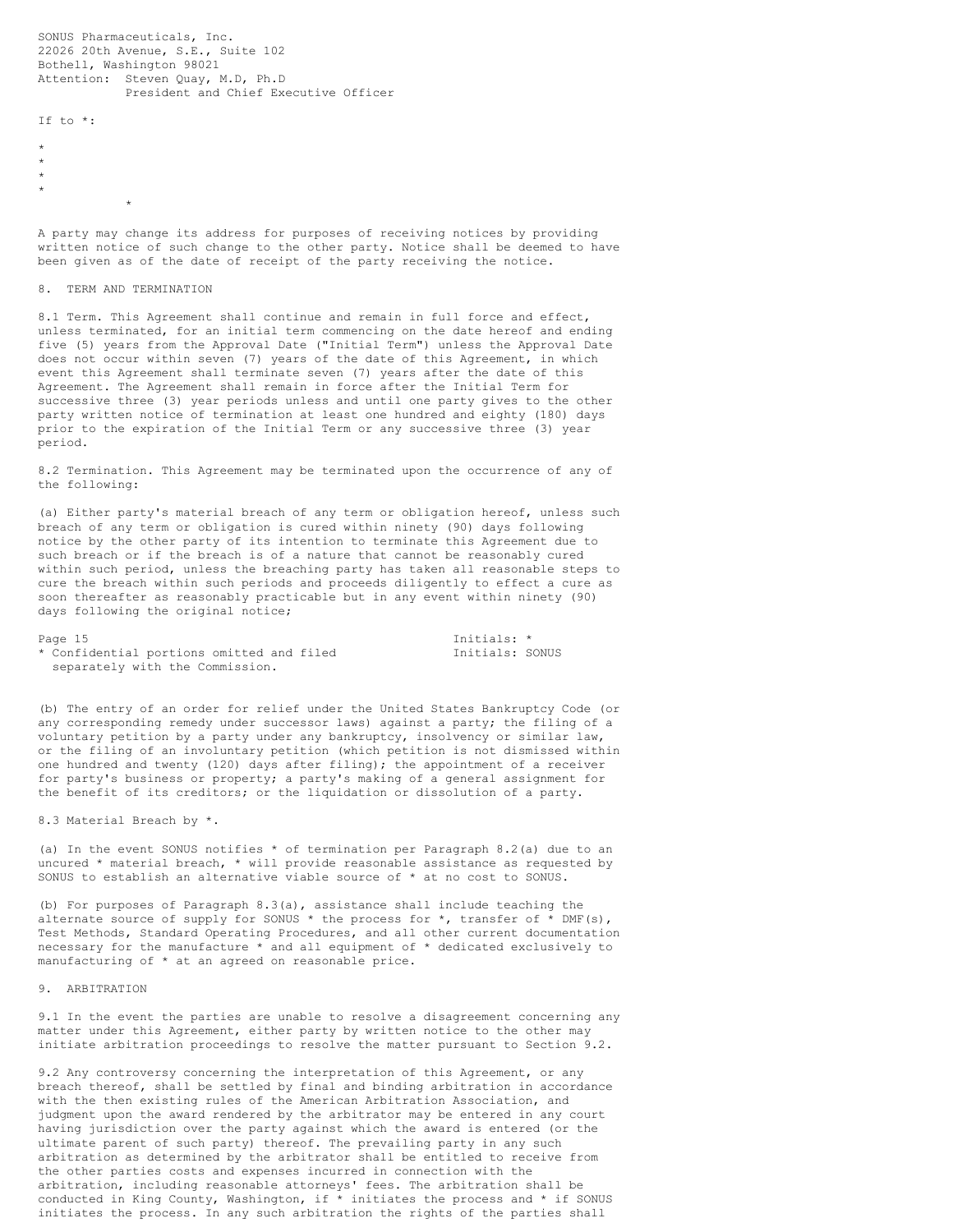be determined according to the law of Section 10 of this agreement (excluding its or any other jurisdiction's choice of law principles). The parties hereto agree that the service of any notice in the course of such arbitration at the respective addresses as provided for in Section 7.1 shall be valid and binding.

Page 16 Initials: \* \* Confidential portions omitted and filed Initials: SONUS separately with the Commission.

# 10. GOVERNING LAW

10.1 This Agreement shall be governed as to validity, enforcement, construction, effect and in all other respects, by the laws of the State of Washington.

## 11. PROPRIETARY RIGHTS

11.1 Except as set forth herein, all right, title and interest in any proprietary information in the possession of either party prior to the date of this Agreement or developed solely by either party on or after the date of this Agreement shall remain the sole property of that party and the other party shall be subject to the confidentiality requirements contained herein with respect to such information. Without limiting the generality of the foregoing, SONUS shall retain the sole and exclusive title to the Product, together with all patents, copyrights, trademarks and trade secrets relating thereto. Each Party shall have a royalty-free, perpetual license to utilize and sublicense any jointly owned information subject to the terms, conditions and limitations set forth in this Agreement. Each party shall be free to utilize for any purpose information owned solely by it, subject to the terms conditions and limitations set forth in this Agreement. Anything herein to the contrary notwithstanding, SONUS shall own the exclusive right, title and interest to any and all patents, proprietary information or other rights included in the SONUS Patent Estate.

11.2 Each party shall be responsible for and bear the cost of pursuing patents (both within the United States of America and worldwide) to protect intellectual property owned by such party. In the event that any intellectual property is owned jointly, either party may notify the other party in writing of the first party's intent to apply for one or more patents covering such property. The other party shall within thirty (30) days of such notice notify the first party in writing whether the second party desires to join in such applications. If the second party joins in such application, it shall be responsible for and pay one-half of all costs incurred in obtaining such patent, including, but not limited to attorneys' fees associated therewith, and shall timely execute any and all documents necessary or desirable in connection with the application. If the second party fails to elect or declines such invitation, title to the patent or patents shall be issued solely in the name of the first party, and the second party shall be deemed to have waived any and all rights in and to such property and patents. Each party shall provide non monetary assistance when reasonably required, to pursue all appropriate patents.

| Page 17                                   | Tnitials: *     |  |
|-------------------------------------------|-----------------|--|
| * Confidential portions omitted and filed | Initials: SONUS |  |
| separately with the Commission.           |                 |  |

11.3 All intellectual property developed exclusively by or purchased by either party from any Third Party other than in conjunction with this project, is excluded from the terms hereof.

11.4 The provisions of this Section shall survive the termination of this agreement.

#### 12. SEVERABILITY

12.1 If any provision of this Agreement is held to be unenforceable or illegal, the other provisions of this Agreement shall not be affected by any such holding and shall remain in full force and effect. In such event the parties shall use all reasonable efforts to replace any such unenforceable or illegal provision with a provision reflecting as nearly as possible the intent, purpose, and economic effect of such provision.

# 13. ASSIGNMENT, FDA REVIEW REQUEST

13.1 \* shall not, without the prior written consent of SONUS, sell, assign, transfer, encumber, or otherwise dispose of its interest in this Agreement, whether by merger, consolidation, sale of stock, sale of assets or otherwise, and any such prohibited transfer, if made, shall be void and without force or effect. SONUS shall not without the prior written consent of \* , sell, assign, transfer, encumber or otherwise dispose of its interests in this Agreement, except in connection with any merger, consolidation, sale of stock or sale of assets of SONUS as to which this Agreement relates, in which case no such consent shall be required. Any permitted assignee shall fully assume the obligations of the assigning party hereunder, but the assigning entity shall nonetheless remain liable unless the parties agree otherwise.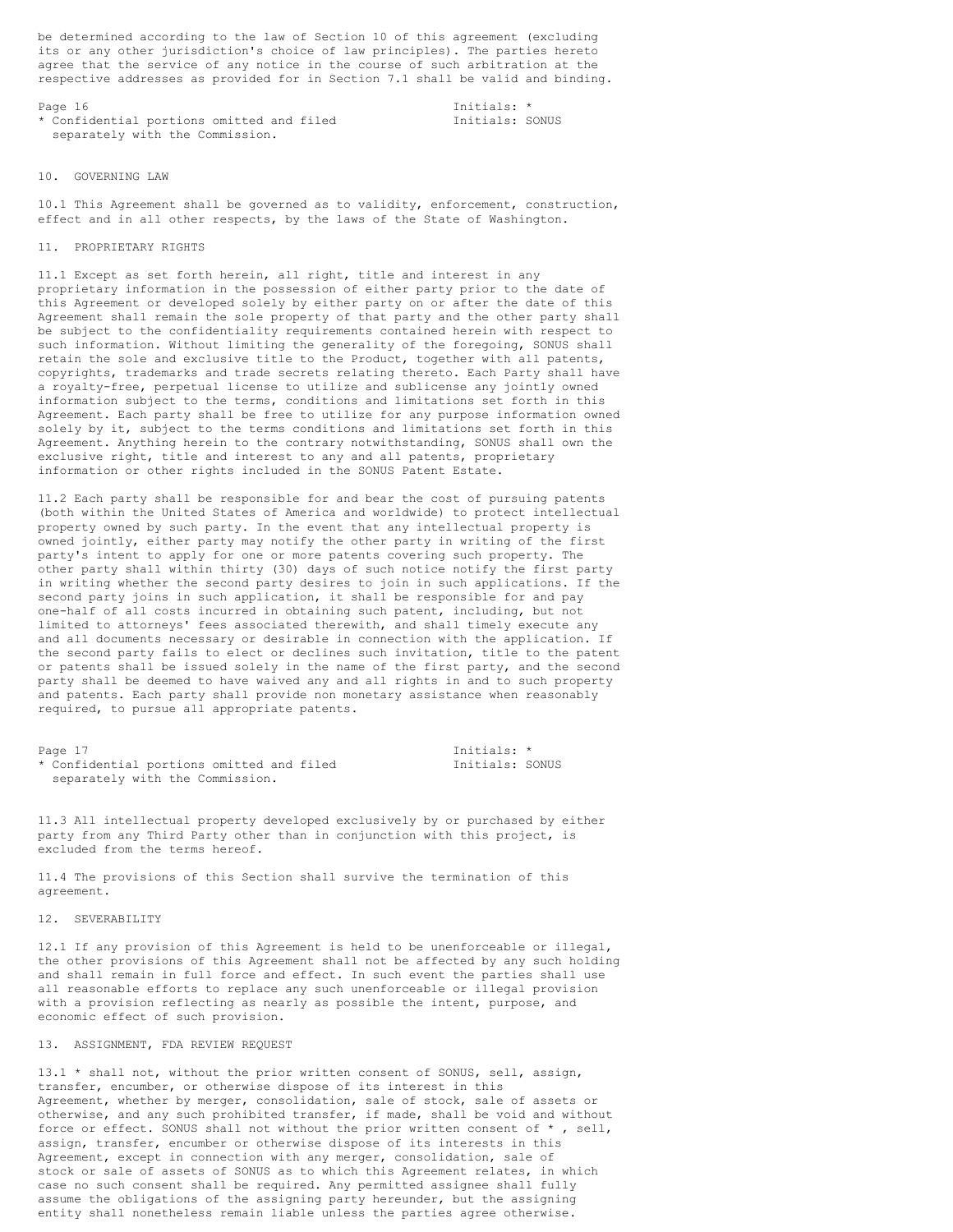13.2 Notwithstanding paragraph 13.1, \* , shall have the right to sell assign or transfer this Agreement and all or part of its medical business, together with the right, title and interest in this Agreement and  $*$  DMF(s), to an as yet unnamed successor corporation, partnership or other organization, comprised of: \* ; or any combination of the above and/or trusts set up by the above. Said sell or transfer may occur at any time during the term of this Agreement, and any such assignee shall acquire all of the rights and assume all of the obligations of  $*$  , under this Agreement.

13.3 If requested by the FDA, either party may provide a copy of this Agreement to the FDA. In such event, the party providing the copy shall immediately notify the other party that a copy has been or will be provided to the FDA.

Page 18 Initials: \*<br>
\* Confidential portions omitted and filed  $\overline{ }$  Initials: SONUS Confidential portions omitted and filed separately with the Commission.

# 14. SURVIVAL

14.1 The provisions of Sections 2.2(f), 4.1, 4.2, 4.3, 4.4, 6.1, 6.2, 8.3, 9 and 11 shall survive termination or expiration of this Agreement (as the case may be) and shall remain in full force and effect.

# 15. CAPTIONS

15.1 The captions of this agreement are solely for the convenience of reference and shall not affect its interpretation.

#### 16. ENTIRE AGREEMENT

16.1 This Agreement and the Schedules hereto represent the entire agreement between the parties and supersedes all prior or contemporaneous oral or written agreements of the parties. This Agreement may be modified, amended or changed only by a written instrument signed by the parties except with respect to the updates of Schedule 3 hereto to be provided by SONUS to \* from time to time as provided for in Section 2.5(a) hereof.

#### 17. COUNTERPARTS

17.1 This Agreement may be executed in two or more counterparts, each of which shall be deemed an original and all of which together shall constitute a single agreement.

Page 19 Initials: \* \* Confidential portions omitted and filed Initials: SONUS separately with the Commission.

IN WITNESS WHEREOF, the parties have caused this Agreement to be executed by their duly authorized representatives on the date and year first written above.

SONUS PHARMACEUTICALS, INC. \*

| Bv:    | /S/ Steven C. Ouay                  |
|--------|-------------------------------------|
|        |                                     |
| Date:  | March 27, 1998                      |
| Name:  | Steven C. Quay, M.D., Ph.D.         |
| Title: | President & Chief Executive Officer |

 $By:$ ------------------------------- Date: March 6, 1998 Name: Title: President

\* Confidential portions omitted and filed Tnitials: SONUS separately with the Commission.

Page 20 Initials:  $\star$ 

PAGE 1 OF SCHEDULE 1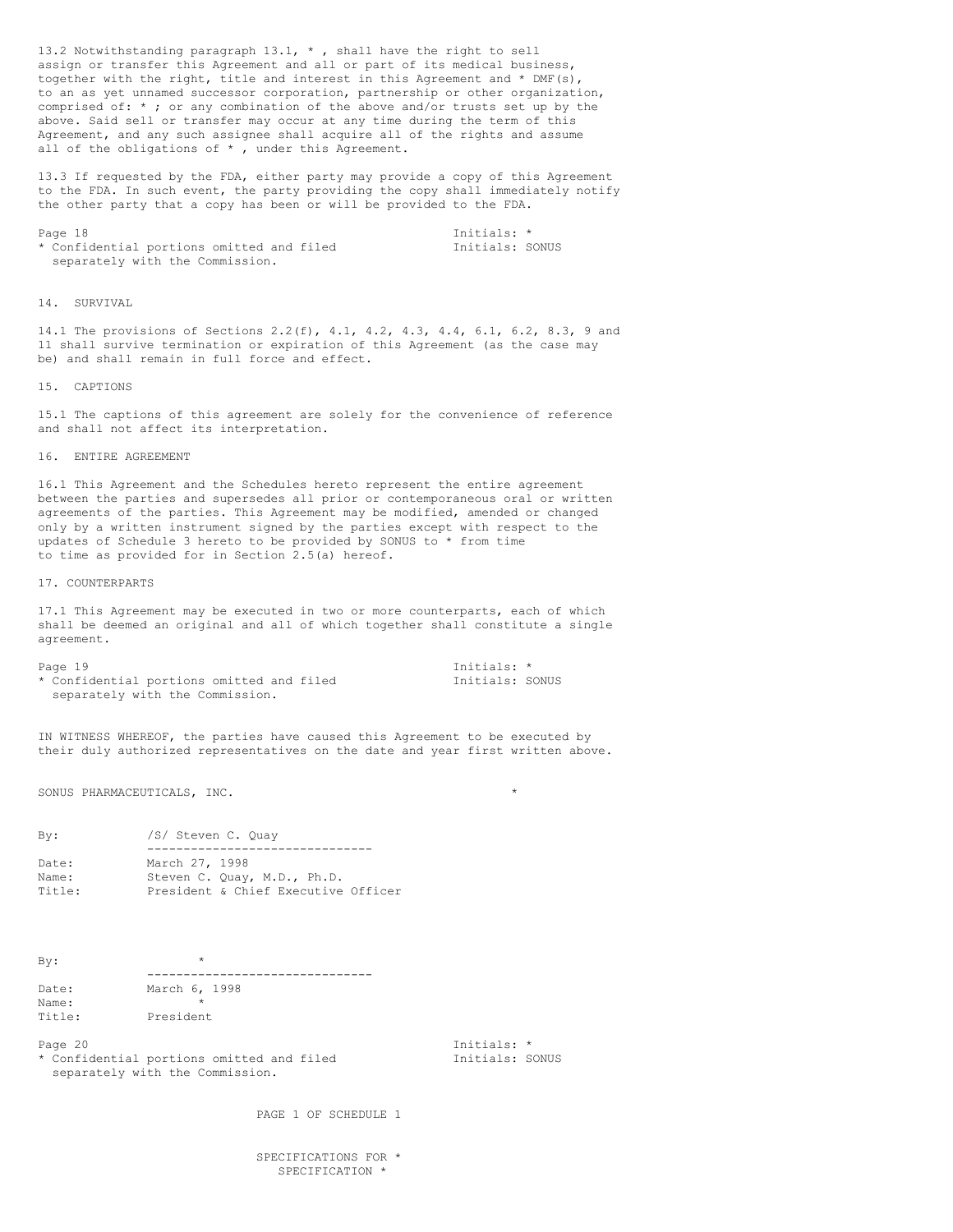| separately with the Commission.                                                                                                                                                                                                                                                                                        | * Confidential portions omitted and filed | Initials: *<br>Initials: SONUS |  |
|------------------------------------------------------------------------------------------------------------------------------------------------------------------------------------------------------------------------------------------------------------------------------------------------------------------------|-------------------------------------------|--------------------------------|--|
|                                                                                                                                                                                                                                                                                                                        | PAGE 2 OF SCHEDULE 1                      |                                |  |
|                                                                                                                                                                                                                                                                                                                        | SPECIFICATION FOR *<br>SPECIFICATION *    |                                |  |
| Page 22<br>* Confidential portions omitted and filed<br>separately with the Commission.                                                                                                                                                                                                                                |                                           | Initials: *<br>Initials: SONUS |  |
|                                                                                                                                                                                                                                                                                                                        | PRICING SCHEDULE                          |                                |  |
|                                                                                                                                                                                                                                                                                                                        | $\star$<br>(Proposed)                     |                                |  |
| Volume Purchases                                                                                                                                                                                                                                                                                                       |                                           |                                |  |
| $<$ TABLE $>$<br><caption></caption>                                                                                                                                                                                                                                                                                   |                                           |                                |  |
| Contract Year<br>$<$ S $>$                                                                                                                                                                                                                                                                                             | Price per *<br><<                         | Price per *<br><<>             |  |
| $\star$<br>$\star$                                                                                                                                                                                                                                                                                                     | $\star$<br>$\star$                        | $\star$<br>$\star$             |  |
| $\star$                                                                                                                                                                                                                                                                                                                | $\star$                                   | $\star$                        |  |
| $\star$                                                                                                                                                                                                                                                                                                                | $\star$                                   | $\star$                        |  |
| $\langle$ /TABLE>                                                                                                                                                                                                                                                                                                      |                                           |                                |  |
| * will be shipped in * owned *. Containers not returned to * within 60 days<br>will be charged a container rental charge of $*$ per month. Containers not<br>returned to * within 12 months will be invoiced to Sonus at * per container.<br>Sonus will use their best efforts not to contaminate or damage * shipping |                                           |                                |  |
| containers.                                                                                                                                                                                                                                                                                                            |                                           |                                |  |
|                                                                                                                                                                                                                                                                                                                        |                                           | $/$ /97<br>Schedule 3          |  |
| QUARTERLY ESTIMATES OF * ORDERS                                                                                                                                                                                                                                                                                        |                                           |                                |  |
|                                                                                                                                                                                                                                                                                                                        |                                           | $/$ /97                        |  |
|                                                                                                                                                                                                                                                                                                                        |                                           | Schedule 4                     |  |
| Page 23<br>* Confidential portions omitted and filed<br>separately with the Commission.                                                                                                                                                                                                                                |                                           | Initials: *<br>Initials: SONUS |  |
|                                                                                                                                                                                                                                                                                                                        | INVENTORY CERTIFICATE FOR *<br>$\star$    |                                |  |
|                                                                                                                                                                                                                                                                                                                        |                                           |                                |  |
| Date<br>Previous six (6) months purchases<br>Month 1<br>Month 2<br>Month 3<br>Month 4<br>Month 5<br>Month 6<br>Total<br>Average of Total (divide by 6)                                                                                                                                                                 |                                           |                                |  |

I CERTIFY, that on the above shown date \* met its Inventory Requirements.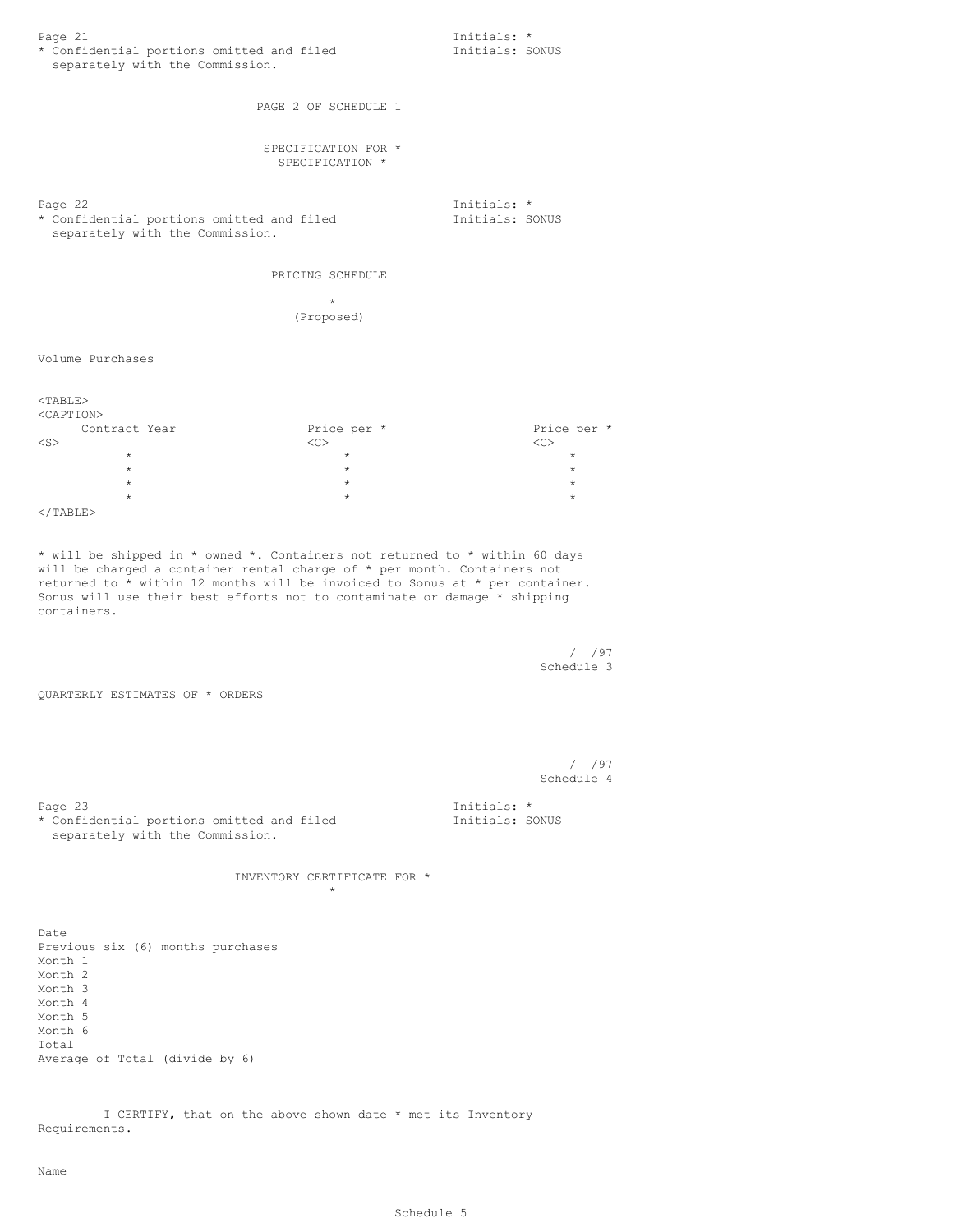Page 24 **Initials:** \* \* Confidential portions omitted and filed Tnitials: SONUS separately with the Commission.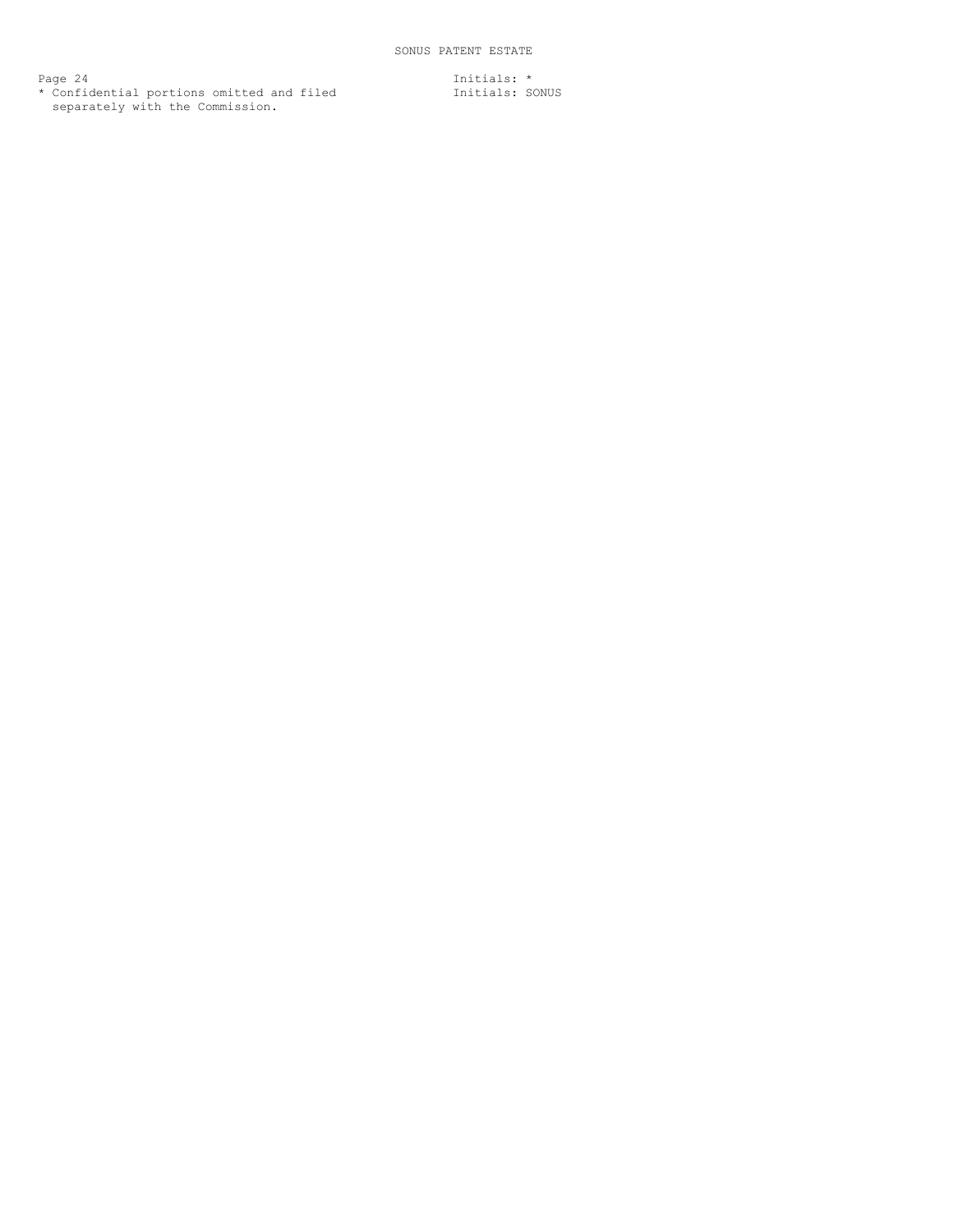# EXHIBIT 11.1

#### SONUS PHARMACEUTICALS, INC. COMPUTATION OF NET INCOME (LOSS) PER SHARE

 $<$ TABLE $>$ <CAPTION>

|                                                              | THREE MONTHS ENDED                 | MARCH 31,                                       |
|--------------------------------------------------------------|------------------------------------|-------------------------------------------------|
| BASIC EARNINGS PER SHARE:                                    |                                    | -----------------------------<br>1998 1997      |
| $<$ S><br>Net income (loss)                                  | $\langle C \rangle$                | $\langle$ C><br>$$(3, 266, 692)$ $$1, 356, 187$ |
| Weighted average common shares  8,612,923 8,531,352          |                                    |                                                 |
| Basic earnings per share $\qquad$ \$ (0.38) $\qquad$ \$ 0.16 |                                    |                                                 |
| DILUTED EARNINGS PER SHARE:                                  |                                    |                                                 |
| Net income (loss)  \$(3,266,692) \$ 1,356,187                |                                    |                                                 |
| Weighted average common shares - basic $8,612,923$           |                                    | 8,531,352                                       |
| Dilutive potential common shares                             |                                    | 965,730                                         |
| Total                                                        | 8,612,923 9,497,082<br>----------- | ------------                                    |
| Diluted earnings per share<br>$<$ /TABLE>                    | $$ 0.38$ \$ $0.14$                 |                                                 |

13